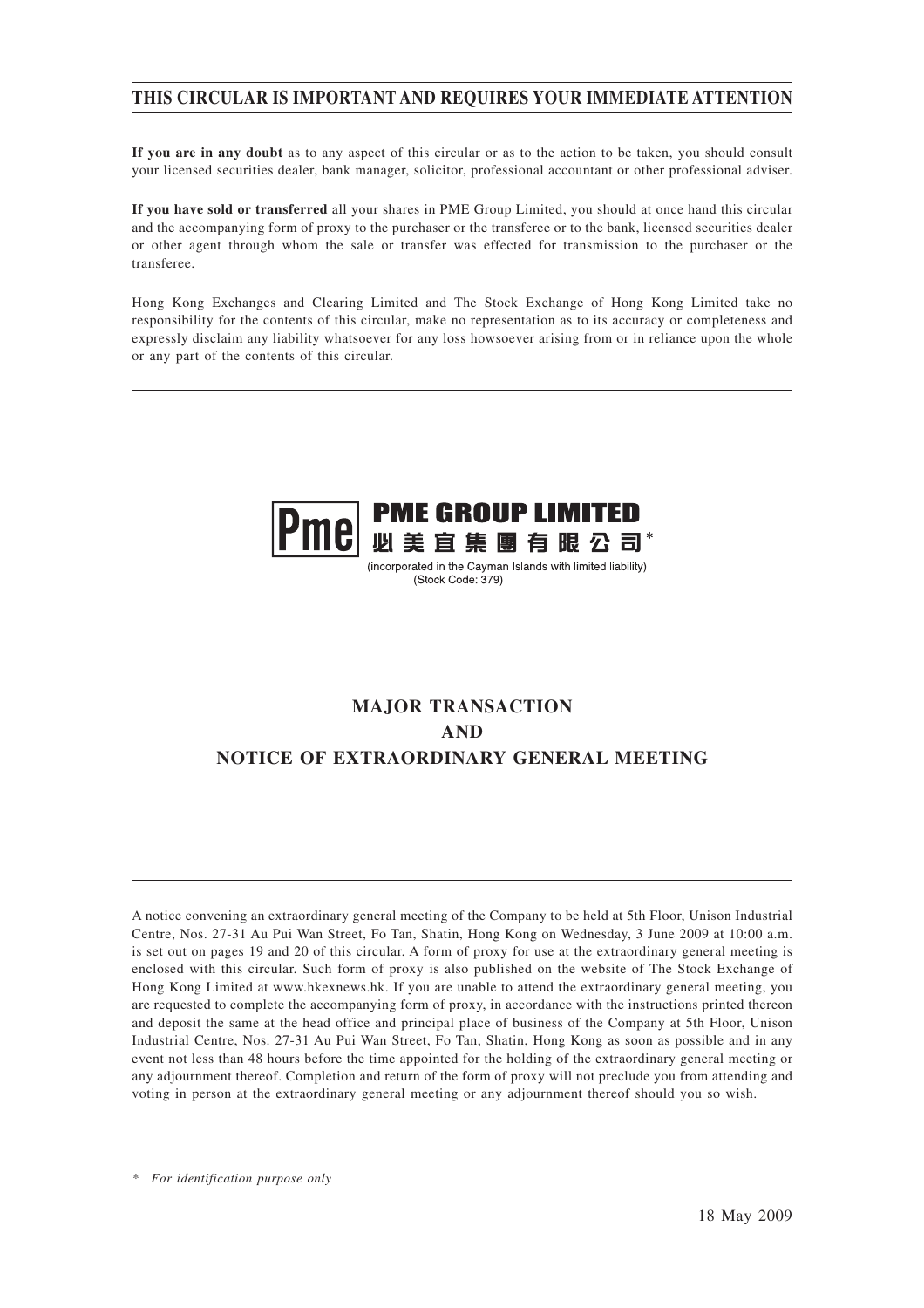## **CONTENTS**

## *Page*

|                                                 | 1              |
|-------------------------------------------------|----------------|
| Letter from the Board                           |                |
|                                                 | $\overline{4}$ |
|                                                 | 5              |
|                                                 | $\overline{7}$ |
|                                                 | 8              |
|                                                 | 8              |
|                                                 | 8              |
|                                                 | 8              |
|                                                 | 9              |
|                                                 | 9              |
|                                                 | 9              |
| Appendix I - Financial Information of the Group | 10             |
| - General Information<br>Appendix II            | 12             |
|                                                 | 19             |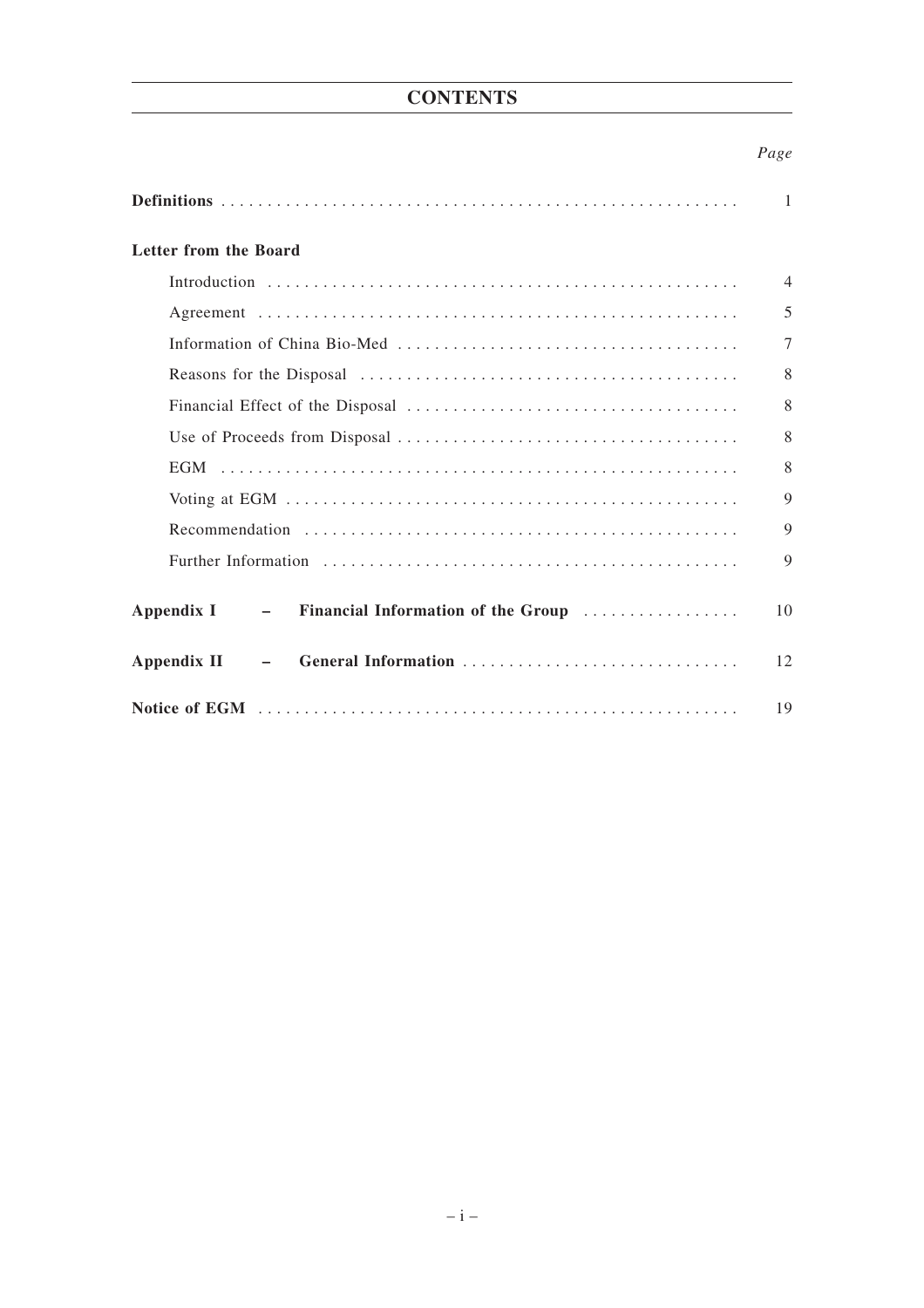*In this circular, unless the context otherwise requires, the following expressions shall have the following meanings:*

| "Agreement"                 | the sale and purchase agreement dated 12 March 2009<br>entered into between the Vendor and the Purchaser in<br>relation to the Disposal                                                              |
|-----------------------------|------------------------------------------------------------------------------------------------------------------------------------------------------------------------------------------------------|
| "Board"                     | the board of Directors of the Company from time to time                                                                                                                                              |
| "China Bio-Med"             | China Bio-Med Regeneration Technology Limited, a<br>company incorporated in the Cayman Islands and the<br>issued China Bio-Med Shares of which are listed on the<br><b>GEM</b>                       |
| "China Bio-Med Share(s)"    | ordinary share(s) of HK\$0.01 each in the share capital of<br>China Bio-Med                                                                                                                          |
| "Company"                   | PME Group Limited, a company incorporated in the<br>Cayman Islands with limited liability and the issued<br>Shares of which are listed on the main board of the Stock<br>Exchange                    |
| "Completion"                | the completion of the Disposal                                                                                                                                                                       |
| "Completion Date"           | the date on which Completion shall take place                                                                                                                                                        |
| "Consideration"             | the aggregate consideration of HK\$60,000,000 for the<br>Disposal                                                                                                                                    |
| "Directors"                 | directors of the Company                                                                                                                                                                             |
| "Disposal"                  | the disposal of the Sale Shares by the Vendor to the<br>Purchaser                                                                                                                                    |
| "Document Escrow Agreement" | The agreement dated 12 March 2009 entered into among<br>the Vendor, the Purchaser and the Purchaser's Solicitor<br>(as escrow agent)                                                                 |
| "EGM"                       | the extraordinary general meeting of the Company to be<br>convened on 3 June 2009 and held to consider and, if<br>thought fit, approve the Agreement with the terms and<br>conditions set out herein |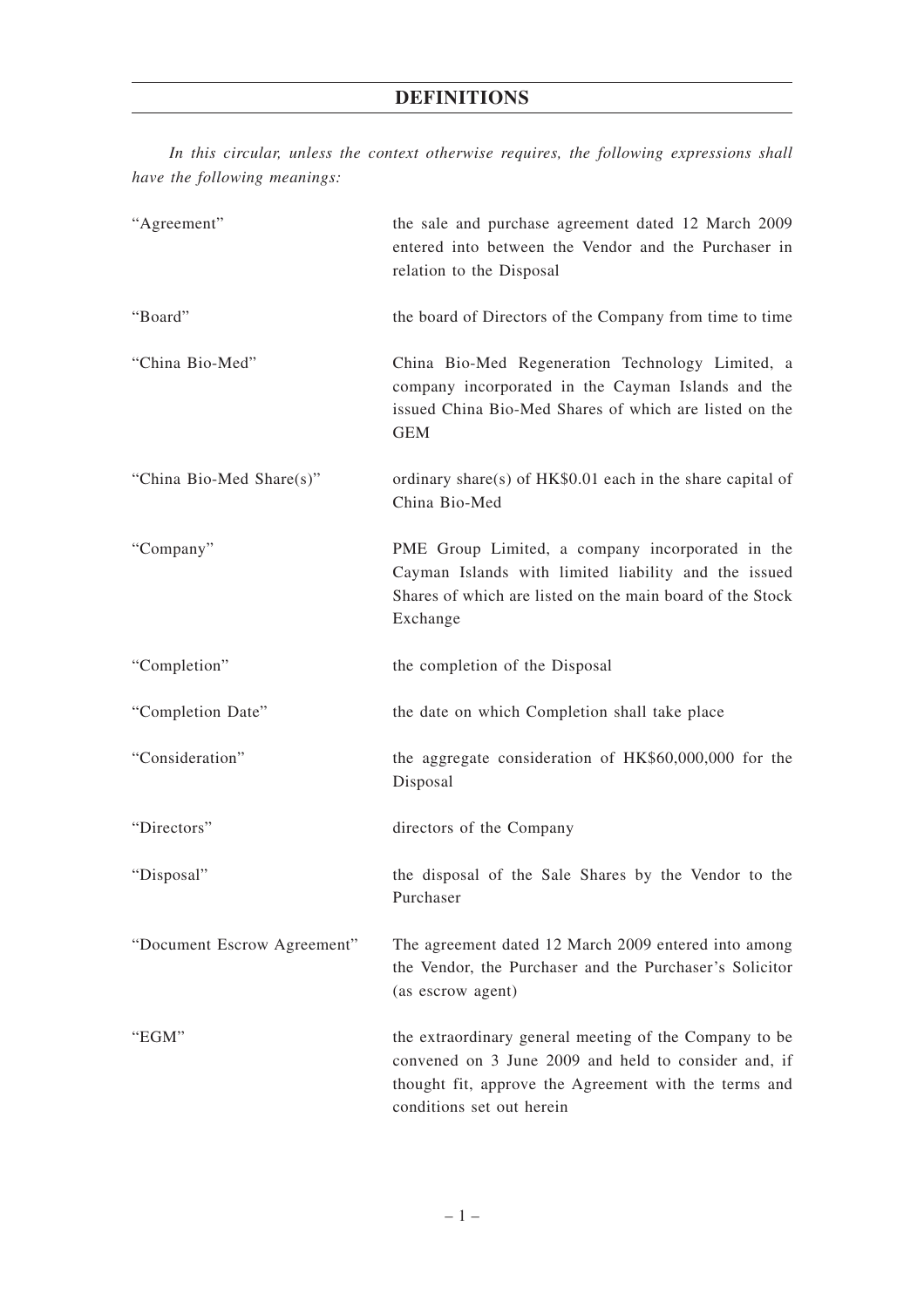## **DEFINITIONS**

| "Escrow Documents"        | including (i) relevant documents for instruction of<br>transfer of the Sale Shares to securities account or<br>investor account in Central Clearing And Settlement<br>System as designated by the Purchaser, (ii) stamp duty of<br>the transfer of the Sale Shares to be borne by the Vendor<br>in cash and (iii) the certify true copy of the board minutes<br>of the Vendor in relation to the Disposal |
|---------------------------|-----------------------------------------------------------------------------------------------------------------------------------------------------------------------------------------------------------------------------------------------------------------------------------------------------------------------------------------------------------------------------------------------------------|
| "GEM"                     | the Growth Enterprise Market of the Stock Exchange                                                                                                                                                                                                                                                                                                                                                        |
| "Group"                   | the Company and its subsidiaries                                                                                                                                                                                                                                                                                                                                                                          |
| "Hong Kong"               | the Hong Kong Special Administrative Region of the<br><b>PRC</b>                                                                                                                                                                                                                                                                                                                                          |
| "Initial Long Stop Date"  | 60 days after the execution of the Agreement                                                                                                                                                                                                                                                                                                                                                              |
| "Latest Practicable Date" | 14 May 2009, being the latest practicable date prior to the<br>printing of the circular for ascertaining<br>certain<br>information contained herein                                                                                                                                                                                                                                                       |
| "Listing Rules"           | the Rules Governing the Listing of Securities on the<br><b>Stock Exchange</b>                                                                                                                                                                                                                                                                                                                             |
| "Monies Escrow Agreement" | the agreement dated 12 March 2009 entered into among<br>the Vendor, the Purchaser and the Vendor's Solicitor (as<br>escrow agent)                                                                                                                                                                                                                                                                         |
| " $PRC$ "                 | the People's Republic of China                                                                                                                                                                                                                                                                                                                                                                            |
| "Purchaser"               | Vital-Gain Global Limited, a company incorporated in<br>the British Virgin Islands with limited liability                                                                                                                                                                                                                                                                                                 |
| "Purchaser's Solicitor"   | S. H. Chan & Co.                                                                                                                                                                                                                                                                                                                                                                                          |
| "Sale Shares"             | Bio-Med<br>500,000,000<br>China<br>Shares, representing<br>approximately 21.92% of the entire issued share capital<br>of China Bio-Med as at the date of the Agreement, which<br>are fully paid up or credited as fully paid and are<br>beneficially owned by the Vendor                                                                                                                                  |
| "SFO"                     | the Securities and Futures Ordinance (Chapter 571 of the<br>Laws of Hong Kong)                                                                                                                                                                                                                                                                                                                            |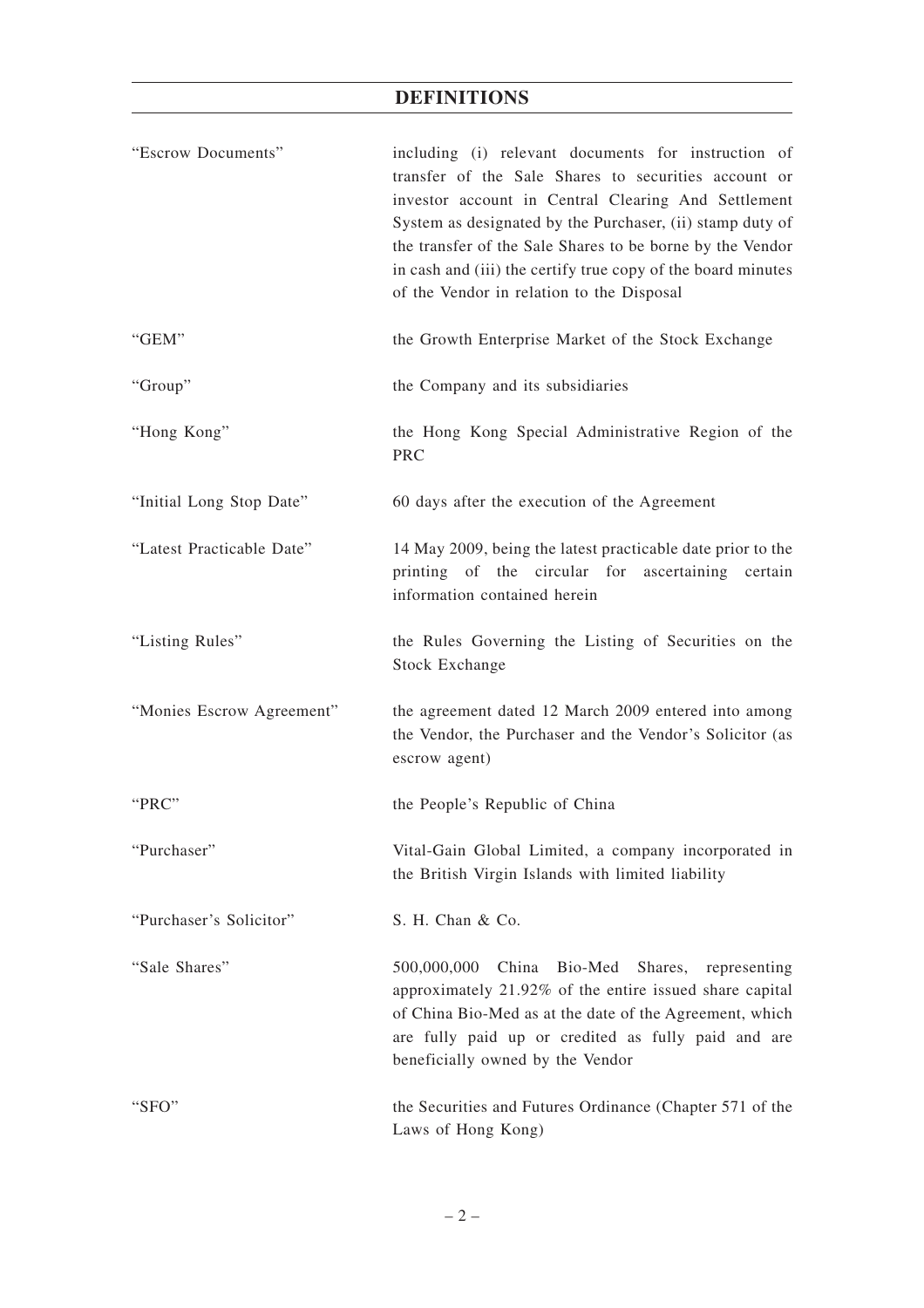## **DEFINITIONS**

| "Share $(s)$ "       | ordinary share(s) of HK\$0.01 each in the share capital of<br>the Company                                                                                 |
|----------------------|-----------------------------------------------------------------------------------------------------------------------------------------------------------|
| "Shareholder(s)"     | $holder(s)$ of the Share $(s)$                                                                                                                            |
| "Stock Exchange"     | The Stock Exchange of Hong Kong Limited                                                                                                                   |
| "Vendor"             | One Express Group Limited, a company incorporated in<br>the British Virgin Islands with limited liability and a<br>wholly owned subsidiary of the Company |
| "Vendor's Solicitor" | Hau, Lau, Li & Yeung Solicitors                                                                                                                           |
| "HK\$"               | Hong Kong dollars, the lawfully currency of HongKong                                                                                                      |
| $``q_0"$             | per cent.                                                                                                                                                 |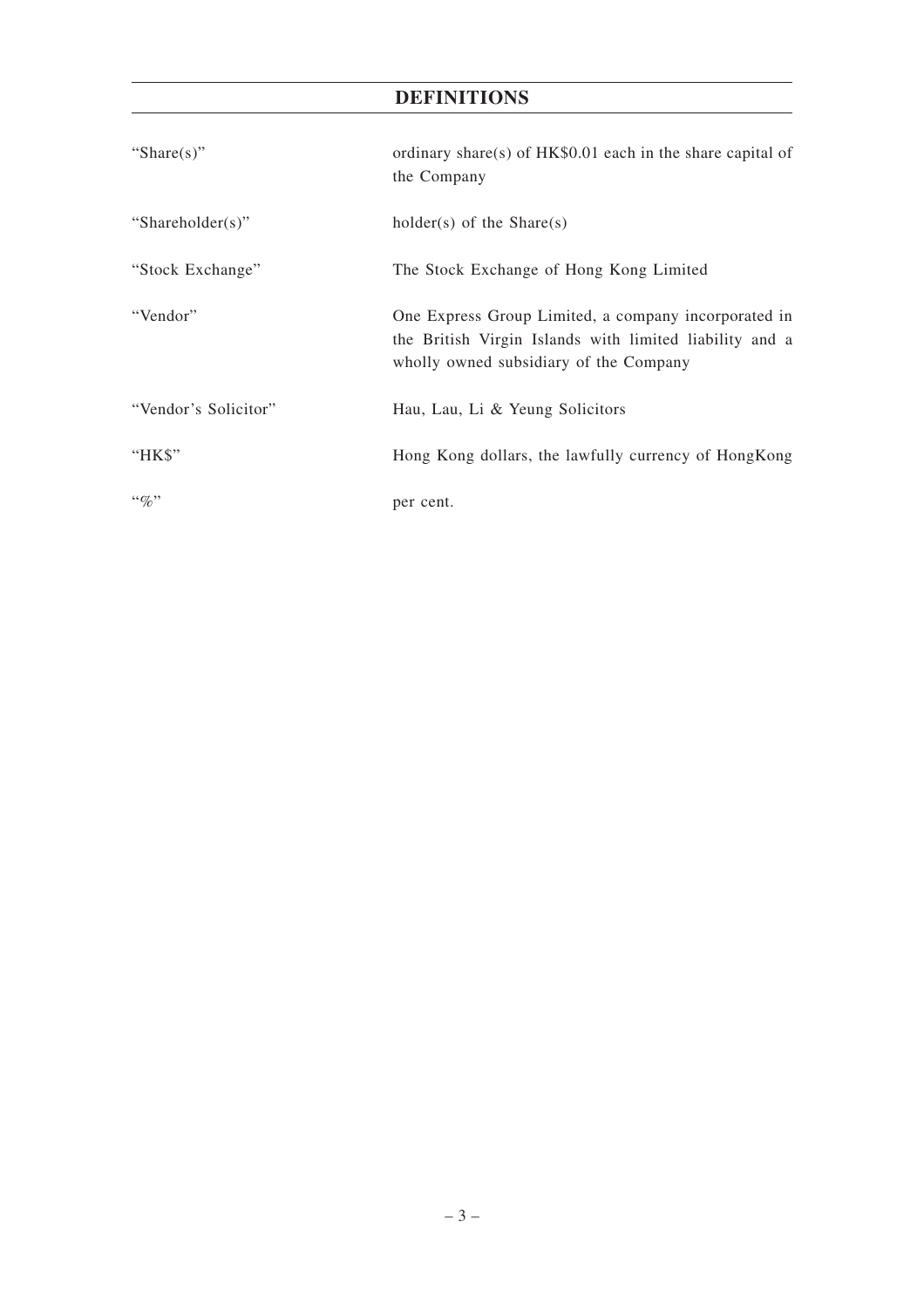# **PME GROUP LIMITED** 必美宜集團有眼公司\*

(incorporated in the Cayman Islands with limited liability) (Stock Code: 379)

*Executive Directors:* Mr. Cheng Kwok Woo *(Chairman)* Mr. Cheng Kwong Cheong *(Vice-Chairman and CEO)* Ms. Yeung Sau Han Agnes Ms. Chan Shui Sheung Ivy Mr. Tin Ka Pak

*Independent Non-executive Directors:* Mr. Chow Fu Kit Edward Mr. Leung Yuen Wing Mr. Soong Kok Meng

*Registered office:* Cricket Square Hutchins Drive P.O. Box 2681 Grand Cayman KY1-1111 Cayman Islands

*Head office and principal place of business:* 5th Floor, Unison Industrial Centre Nos. 27-31 Au Pui Wan Street Fo Tan, Shatin Hong Kong

18 May 2009

*To the Shareholders*

Dear Sir or Madam,

## **MAJOR TRANSACTION AND NOTICE OF EXTRAORDINARY GENERAL MEETING**

#### **INTRODUCTION**

On 18 March 2009, the Board announces that on 12 March 2009, the Vendor, a wholly-owned subsidiary of the Company, entered into the Agreement in relation to the disposal of 500,000,000 ordinary shares of China Bio-Med, a company listed on the GEM of the Stock Exchange, at the Consideration of HK\$60,000,000. The Sale Shares represents approximately 21.92% of the entire issued share capital of China Bio-Med as at the date of the Agreement and 20.15% of the entire issued share capital of China Bio-Med as at the Latest Practicable Date.

The Agreement is subject to the fulfillment of the conditions set out below in this circular. To the best knowledge, information and belief of the Directors, having made all reasonable enquiries, the Purchaser and its ultimate beneficial owners are third party independent of the Company and its connected persons.

*\* For identification purpose only*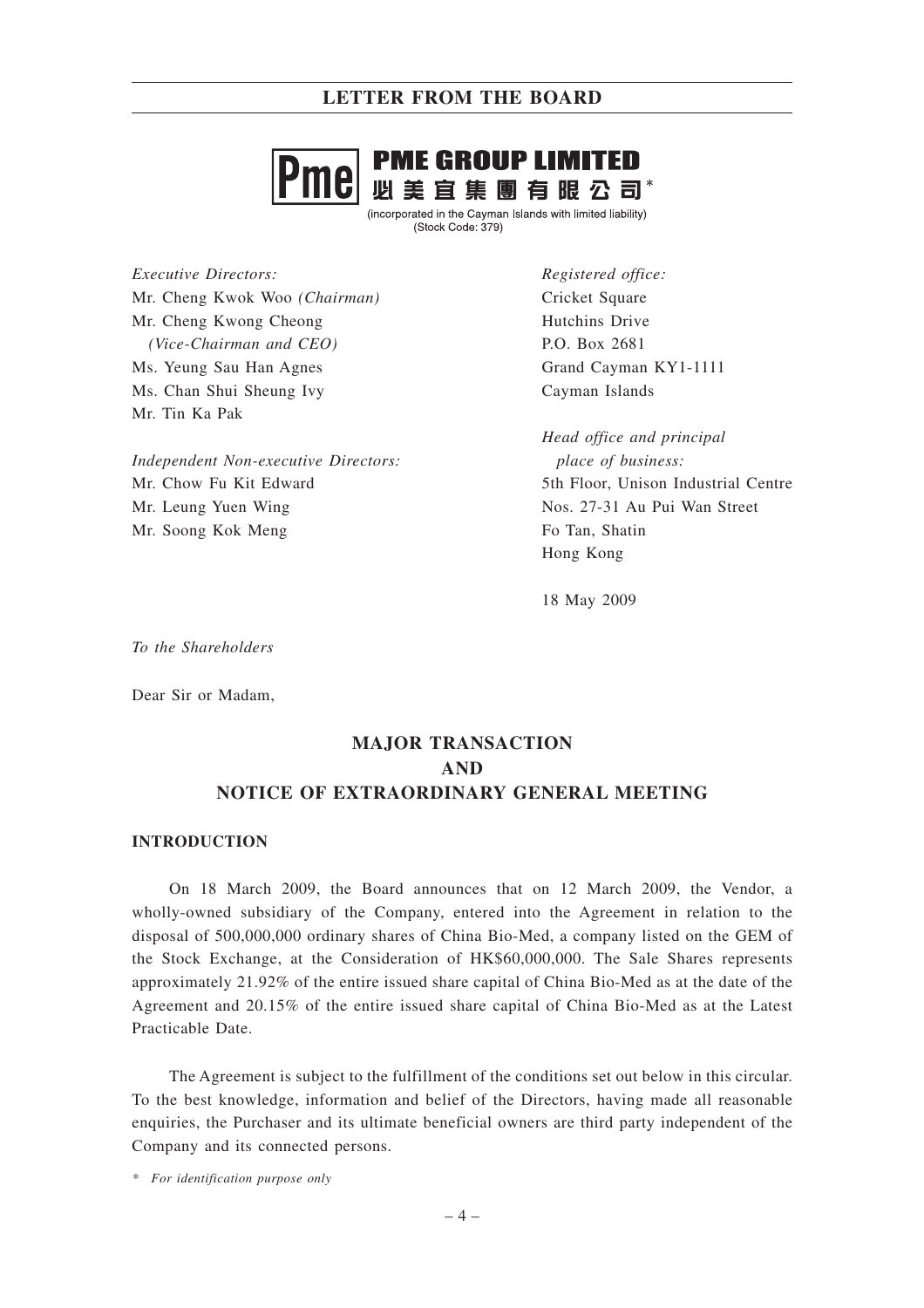The Disposal constitutes a major transaction on the part of the Company under Rule 14.06 of the Listing Rules and is therefore subject to the approval of the Shareholders at the EGM. As no Shareholder has a material interest in the Disposal, no Shareholder is required to abstain from voting on the Disposal at the EGM.

The purpose of this circular is to provide you further information regarding the Agreement and the Disposal and to give you a notice to convene the EGM.

#### **AGREEMENT**

| Date:           | 12 March 2009 |                                                                        |
|-----------------|---------------|------------------------------------------------------------------------|
| <b>Parties:</b> | Vendor:       | One Express Group Limited, a wholly owned subsidiary of the<br>Company |
|                 | Purchaser:    | Vital-Gain Global Limited                                              |

The principal activity of the Purchaser is investment holdings.

To the best knowledge, information and belief of the Directors, having made all reasonable enquiries, the Purchaser and its ultimate beneficial owners are third party independent of the Company and its connected persons.

#### **Assets to be disposed**

Pursuant to the Agreement, the Purchaser has agreed to acquire and the Vendor has agreed to sell the Sale Shares comprising of 500,000,000 China Bio-Med Shares of HK\$0.01 each in the share capital of China Bio-Med, representing approximately 21.92% of the entire issued share capital of China Bio-Med as at the date of the Agreement and 20.15% of the entire issued share capital of China Bio-Med as at the Latest Practicable Date. The acquisition cost of the Sale Shares was approximately HK\$97,000,000 and the market value of the Sales Shares as at the date of the Agreement was approximately HK\$73,500,000.

China Bio-Med is a company incorporated in the Cayman Islands with limited liability and its issued shares (including the Sale Shares) are listed on the GEM of the Stock Exchange.

Under the Agreement, the Purchaser is not subject to any restriction on further sale of the Sale Shares.

#### **Consideration**

The Consideration for the Sale Shares shall be the sum of HK\$60,000,000, which shall be satisfied by the Purchaser in cash in the following manner:

(i) an initial payment of the Consideration in the sum of HK\$5,000,000 (the "Initial Payment") shall be payable from the Purchaser to the Vendor within 5 business days upon execution of the Agreement;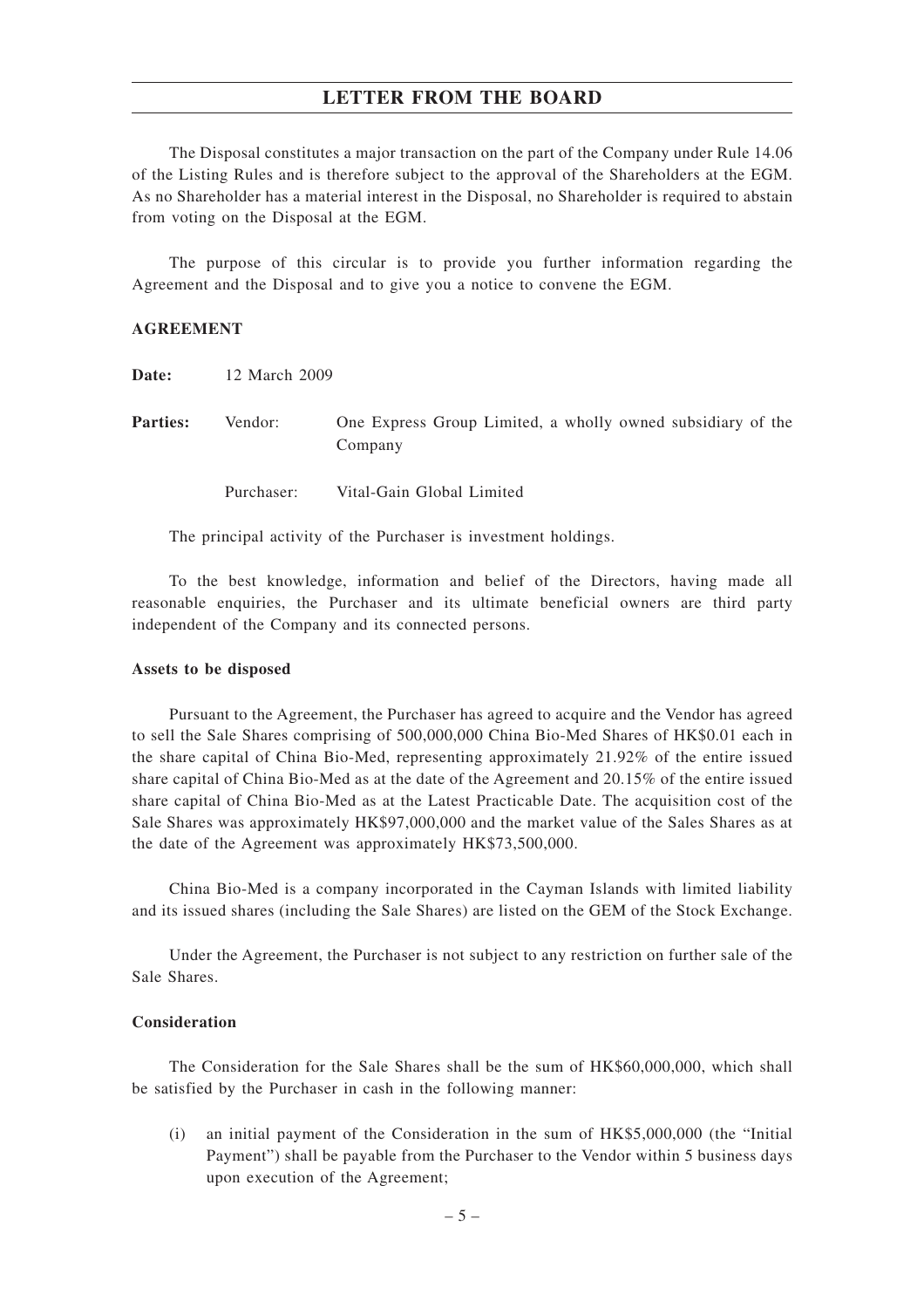- (ii) on 23 March 2009, the Vendor and the Purchaser entered into a supplemental sale and purchase agreement that further payment of HK\$12,000,000 (the "Further Payment") was released from the Vendor's Solicitors to the Vendor; and
- (iii) the remaining balance of the Consideration in the sum of HK\$43,000,000 (the "Remaining Balance") shall be paid to the Vendor's Solicitor, as escrow agent, within 5 days after signing of the Agreement and be deposited into an interestbearing account in a licensed bank in Hong Kong. The Remaining Balance (together with the bank interest accrued thereon) escrowed by the Vendor's Solicitor will be released to the Vendor upon Completion.

The Consideration was arrived at after arm's length negotiations between the Vendor and the Purchaser with reference to (i) the premium of the Sale Price to the unaudited net asset value of China Bio-Med as at 31 October 2008 of approximately HK\$209,744,000, equivalent to approximately HK\$0.09 per China Bio-Med Share, and (ii) the low liquidity of the China Bio-Med Shares traded in the market in the recent months and the high volume of China Bio-Med Shares to be disposed of. The Directors consider that the Consideration are fair and reasonable and in the interests of the Company and the Shareholders as a whole.

#### **Conditions**

Completion of the Agreement is conditional upon fulfillment of the following conditions:

- (i) the Company obtain the Shareholders' approval to the Agreement and the transactions contemplated therein (if required); and all consents or approval of any relevant regulatory authorities (if required); and
- (ii) China Bio-Med maintains its listing status on the GEM of the Stock Exchange.

If any of the above conditions is not fulfilled on or before the Initial Long Stop Date, the Vendor can seek for an extension of completion of the Agreement. The extension in any event shall not be more than 45 days after the Initial Long Stop Date.

If the above conditions are not fulfilled upon 45 days after the Initial Long Stop Date,

- (i) The Vendor's Solicitor shall refund to the Purchaser the Remaining Balance (together with the bank interest accrued thereon) according to the Monies Escrow Agreement and the Vendor shall refund to the Purchaser the Initial and Further Payment (without interest); and
- (ii) The Purchaser's Solicitor shall return to the Vendor the escrow document according to the Document Escrow Agreement.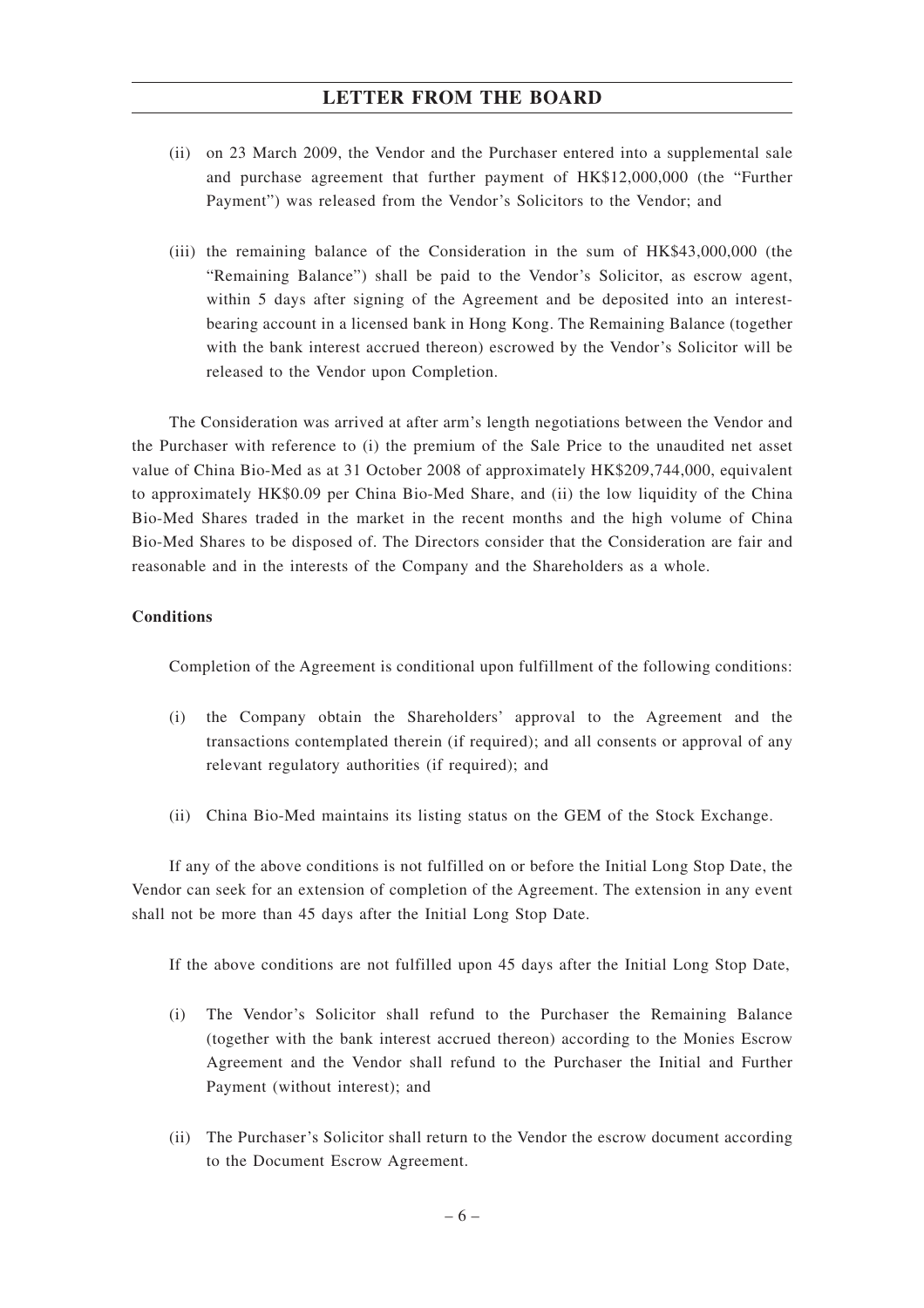On 11 May 2009, the Vendor and the Purchaser agreed to extend the completion date of the Agreement from (on or before) 11 May 2009 (i.e. 60 days after the execution of the Agreement) to (on or before) 12 June 2009.

#### **Completion**

Subject to the fulfillment of the conditions mentioned above, Completion shall take place within 3 days after a notice to be sent by the Vendor to the Purchaser or the Purchaser's Solicitor and the Vendor's Solicitor.

#### **INFORMATION OF CHINA BIO-MED**

China Bio-Med is a company incorporated in the Cayman Islands with limited liability which together with its subsidiaries are principally engaged in the provision of professional translation services, company secretarial services, business, accounting and corporate development advisory services, and tissue organ engineering business in the PRC. China Bio-Med is a company listed on the GEM of the Stock Exchange.

As stated in the interim report of China Bio-Med for the six months ended 31 October 2008, China Bio-Med had unaudited net asset value of approximately HK\$209,744,000. The following information is extracted from the financial reports of China Bio-Med for the two years ended 30 April 2007 and 2008 and the nine months ended 31 January 2009 which were prepared in accordance with the Hong Kong Financial Reporting Standards:

|                                         | <b>Nine</b> |                    |           |
|-----------------------------------------|-------------|--------------------|-----------|
|                                         | months      |                    |           |
|                                         | ended       | For the year ended |           |
|                                         | 31 January  | 30 April           |           |
|                                         | 2009        | 2008               | 2007      |
|                                         | HK\$'000    | HK\$'000           | HK\$'000  |
|                                         | (unaudited) | (audited)          | (audited) |
| Revenue                                 | 13,621      | 88,760             | 64,952    |
| Profit/(loss) before tax                | 35,389      | (3,240)            | (860)     |
| Profit/(loss) after tax attributable to |             |                    |           |
| equity holders of China Bio-Med         | 40,536      | (3,446)            | (365)     |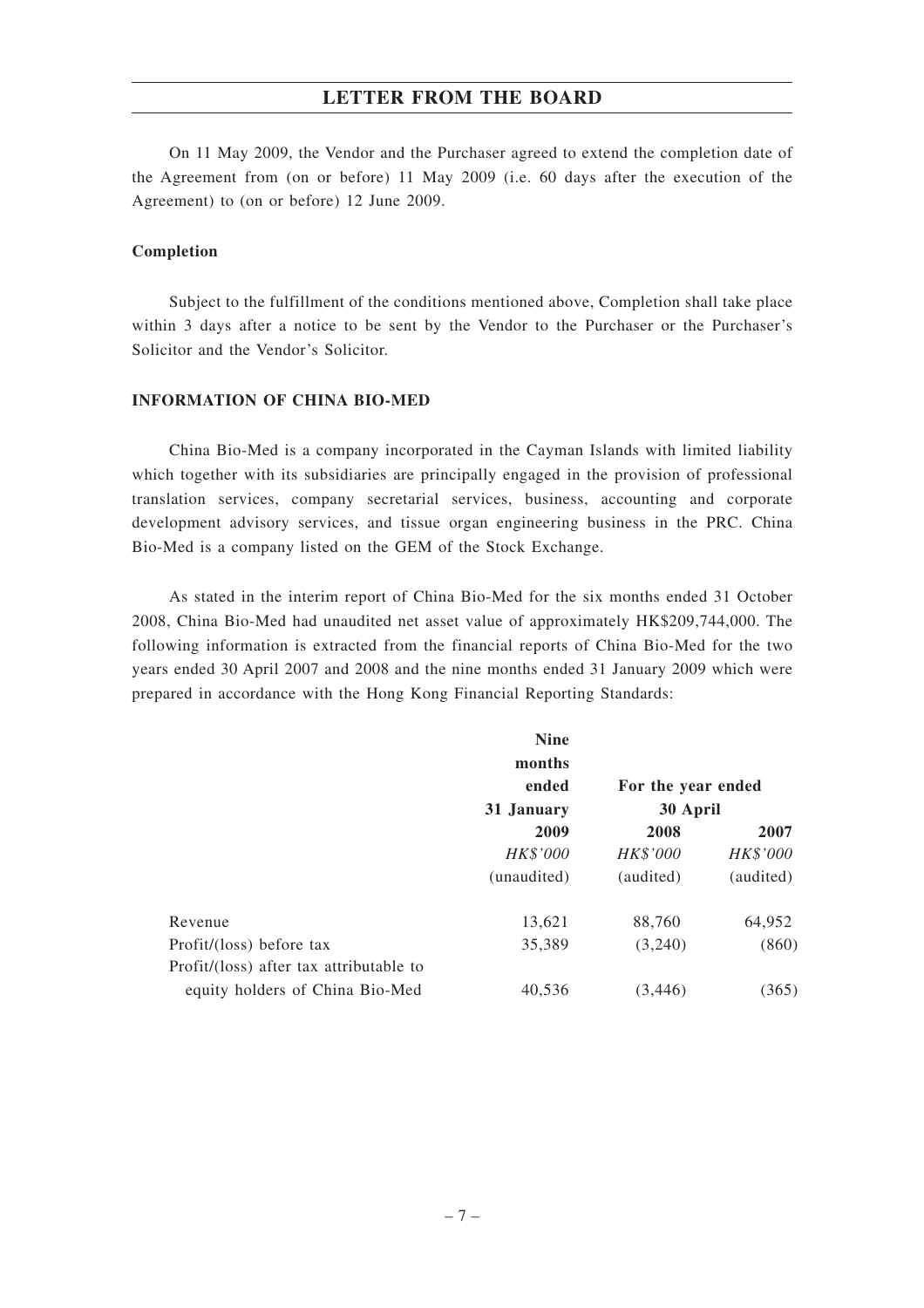#### **REASONS FOR THE DISPOSAL**

The principal activity of the Company is investment holding. The subsidiaries of the Company are principally engaged in manufacturing and trading of polishing materials and equipments and investment.

The Directors considered that the recent financial crisis and credit crunch in global financial market will inevitably slow down the development of the global economy and may also affect the prospect of China Bio-Med. The Directors review the Group's investment strategy from time to time. The Disposal represents a good opportunity for the Group to realise its investment in China Bio-Med and to strengthen the cash position of the Group. Taking into account the low liquidity of the China Bio-Med Shares traded in the market in recent months and the high volume of the China Bio-Med Shares to be disposed of, the Directors are of the view that the terms and conditions of the Disposal are fair and reasonable and in the interests of the Company and the Shareholders as a whole.

#### **FINANCIAL EFFECT OF THE DISPOSAL**

Subject to audit, it is presently estimated that, upon Completion, the Group will record a loss of approximately of HK\$795,000 arising from the Disposal as calculated by the net proceeds of approximately HK\$59,500,000 from the Disposal less the book value of the Sale Shares of approximately HK\$60,295,000 as at 31 December 2008. The disposal loss of approximately HK\$795,000 will be charged to the consolidated income statement of the Company. The assets of the Group will be decreased by approximately HK\$795,000 and the liability of the Group will remain unchanged.

#### **USE OF PROCEEDS FROM DISPOSAL**

It is expected that the net proceeds from the Disposal will be approximately HK\$59.5 million (after deducting all relevant fees and expenses such as professional fees and publication fees). Approximately HK\$34 million will be applied to settle the balance payment for purchase of the Sales Shares by 31 August 2009. The remaining balance of approximately HK\$25.5 million will be applied as general working capital of the Group and to fund any potential investments available to the Group in the future.

#### **EGM**

A notice convening the EGM to be held at 5th Floor, Unison Industrial Centre, Nos. 27-31 Au Pui Wan Street, Fo Tan, Shatin, Hong Kong on Wednesday, 3 June 2009 at 10:00 a.m. is set out on pages 19 and 20 of this circular. An ordinary resolution will be proposed at the EGM to consider and, if thought fit, approve the Agreement with the terms and conditions set out herein.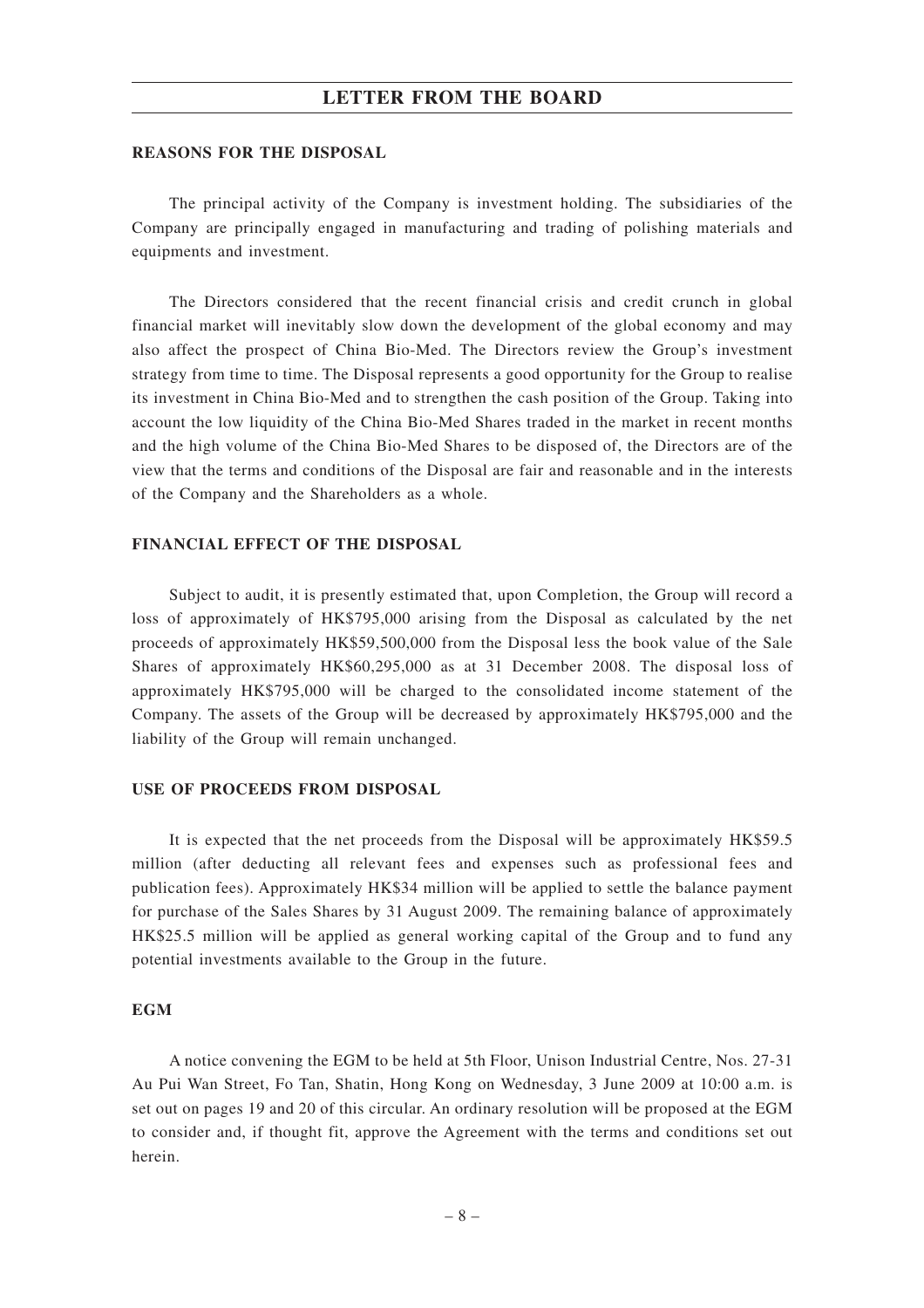A form of proxy for use at the EGM is enclosed with this circular and such form of proxy is also published at the website of the Stock Exchange at www.hkexnews.hk. If you are unable to attend the EGM, you are requested to complete the accompanying form of proxy in accordance with the instructions printed thereon and deposit the same at the head office and principal place of business of the Company at 5th Floor, Unison Industrial Centre, Nos. 27-31 Au Pui Wan Street, Fo Tan, Shatin, Hong Kong as soon as possible and in any event not less than 48 hours before the time appointed for the holding of the EGM or any adjournment thereof. Completion and return of the form of proxy will not preclude you from attending and voting in person at the EGM or any adjournment thereof should you so wish.

### **VOTING AT EGM**

Pursuant to Rule 13.39(4) of the Listing Rules, any vote of the Shareholders at the EGM must be taken by poll.

#### **RECOMMENDATION**

The Directors consider that the terms of the Agreement are fair and reasonable and in the interests of the Company and the Shareholders as a whole. Accordingly, the Directors recommend the Shareholders to vote in favour of the resolution at the EGM to approve this transaction.

### **FURTHER INFORMATION**

Your attention is also drawn to the information set out in the appendices to this circular.

Yours faithfully, For and on behalf of the Board of **PME Group Limited Cheng Kwok Woo** *Chairman*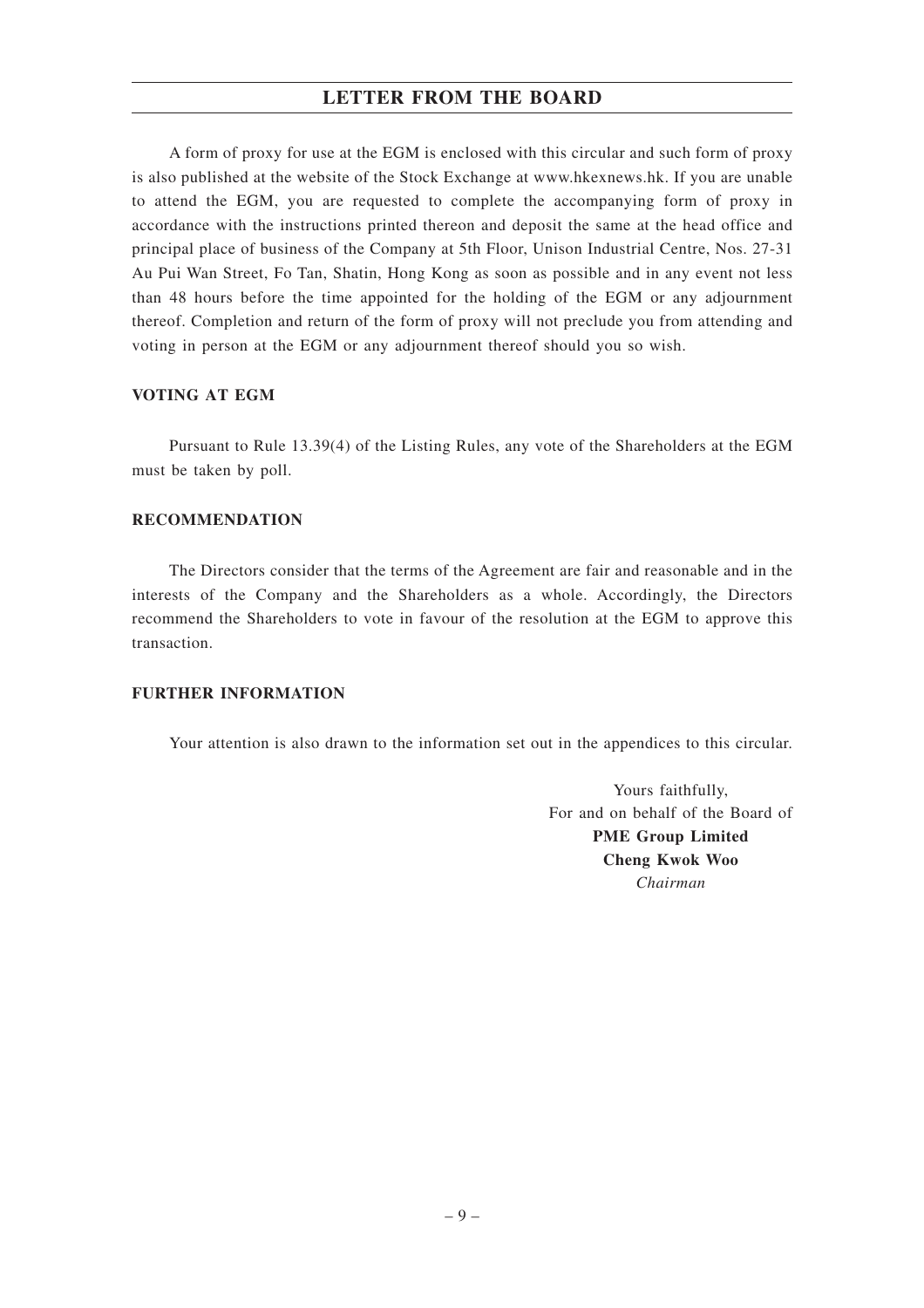## **APPENDIX I FINANCIAL INFORMATION OF THE GROUP**

#### **1. INDEBTEDNESS STATEMENT**

As at 31 March 2009, the Group had secured bank borrowings of approximately HK\$11,404,000, secured other borrowings of approximately HK\$5,945,000.

As at 31 March 2009, the Group had pledged its leasehold land and buildings, interest in an associate and held-for-trading investments with carrying values of approximately HK\$84,860,000, HK\$28,166,000 and HK\$74,561,000 respectively to secure the general credit facilities granted to the Group.

As at 31 March 2009, the Group had no material contingent liabilities.

Save as aforesaid and apart from intra-group liabilities, as at 31 March 2009, the Group had no other outstanding mortgages, charges, debentures, loan capital or bank overdrafts, borrowings or other similar indebtedness, hire purchase commitments, liabilities under acceptances, acceptance credits or any guarantees or any material contingent liabilities.

#### **2. WORKING CAPITAL**

The Directors, after due and careful consideration, are of the opinion that upon completion of the Disposal and after taking into account the internal resources and present banking facilities available to the Group and the expected proceeds to be received from the Disposal, the Group has sufficient working capital for its requirements for at least the next twelve months from the date of this circular in the absence of unforeseen circumstances.

#### **3. MATERIAL ADVERSE CHANGE**

As at the Latest Practicable Date, save as disclosed herein, the Directors were not aware of any material adverse change in the financial or trading position of the Group since 31 December 2008, being the date to which the Group's latest published audited accounts were made up.

#### **4. FINANCIAL AND TRADING PROSPECTS**

During the first half of 2008, the material prices and the production costs continued to increase. The appreciation of Renminbi further pushed up the Group's production costs on top of the rising prices. The outbreak of the global financial crisis during the second half of 2008 adversely affected the export of consumer products from China to the United States and European markets. The demand for the Group's polishing products decreased simultaneously. The Group has taken various steps to promote its products including restructuring its distribution network and reducing the product prices in order to increase the competitiveness of the Group's products in the market.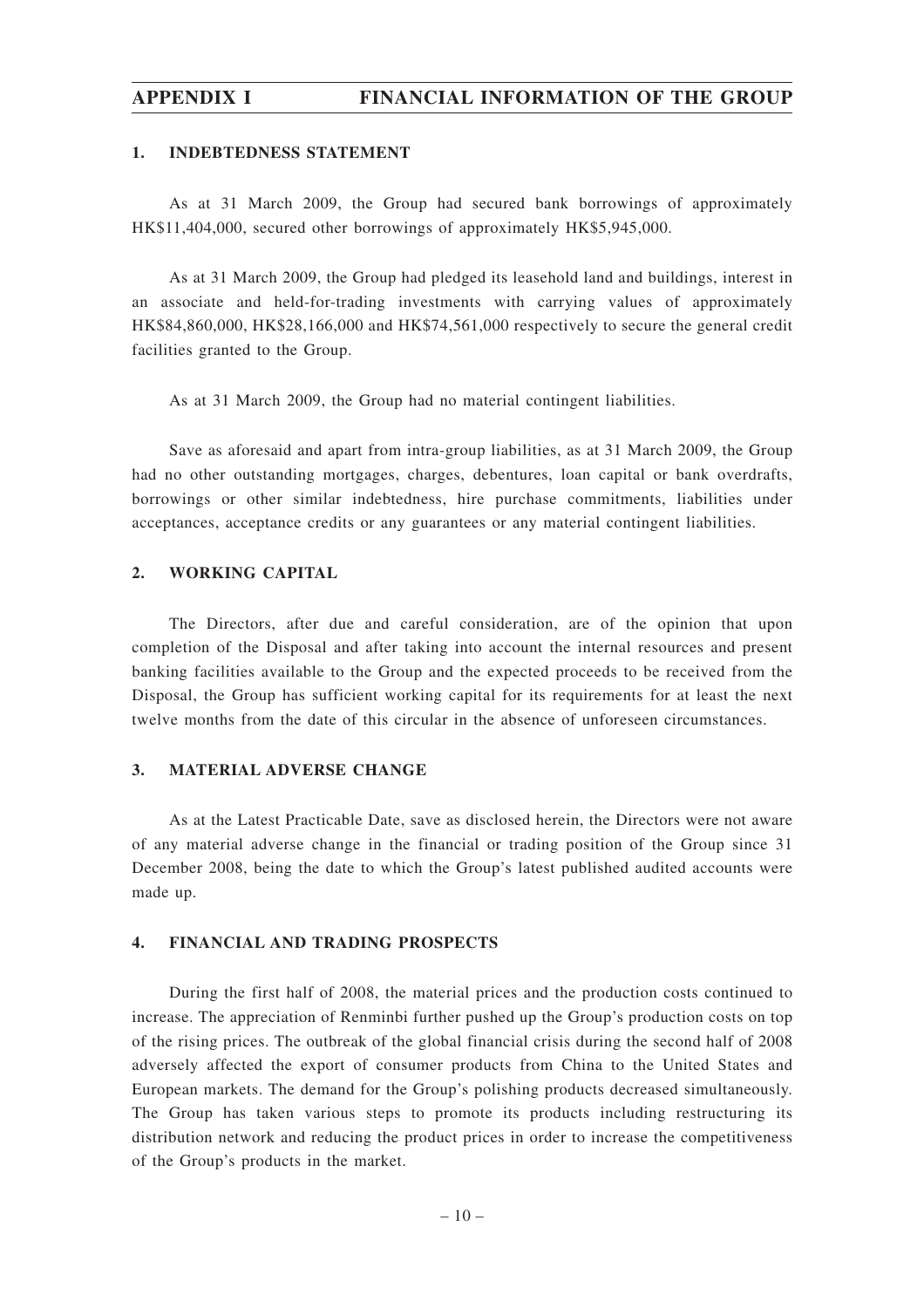## **APPENDIX I FINANCIAL INFORMATION OF THE GROUP**

Looking ahead to year 2009, it will still be a difficult year. Although the governments worldwide have been taking massive fiscal and monetary policies to counter the financial turmoil and stabilise the financial markets, and the PRC government has implemented various steps to push up the export industries, it takes time to restore the market confidence and consumer demand. The competition in the polishing materials market in Hong Kong and Mainland China will still be very keen in 2009. The Group is making every effort to control its costs, taking advantage of its well-established sales network and expanding its distribution network. The Group will also concentrate on manufacturing and trading products with higher margin and market competitiveness in order to enhance its profit ratio.

The Directors expect that the Hong Kong stock market will recover moderately in 2009. The Group will take more prudent investment policies but believes that attractive investment opportunities are available as companies and businesses will be undervalued in a volatile financial market. The Company will grasp the investment and business opportunities as they arise to enhance value for its shareholders.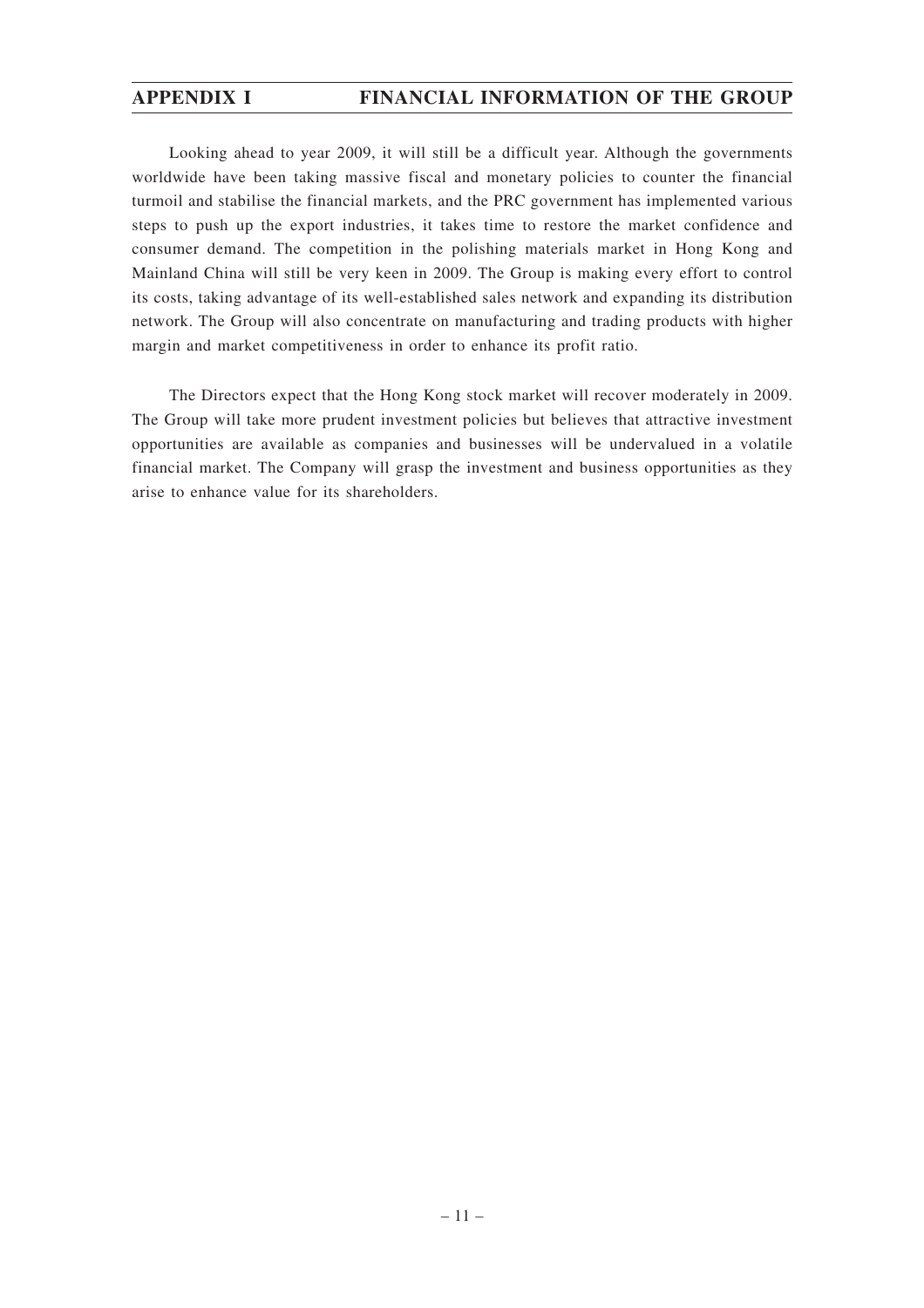#### **RESPONSIBILITY STATEMENT**

This circular includes particulars given in compliance with the Listing Rules for the purpose of giving information with regard to the Group. The Directors collectively and individually accept full responsibility for the accuracy of the information contained in this document and confirm, having made all reasonable enquiries, that to the best of their knowledge and belief there are no other facts the omission of which would make any statement herein misleading.

#### **DISCLOSURE OF INTERESTS**

## **(a) Director's interests and short positions in the securities of the Company and its associated corporations**

As at the Latest Practicable Date, the interests and short positions of the Directors and the chief executive of the Company in the shares, underlying shares or debentures of the Company and its associated corporations (within the meaning of Part XV of the SFO) (i) which were required to be notified to the Company and the Stock Exchange pursuant to Divisions 7 and 8 of Part XV of the SFO (including interests or short positions which they were taken or deemed to have taken under such provisions of the SFO); or (ii) which were required, pursuant to section 352 of the SFO, to be entered in the register referred to therein; or (iii) which were required to be notified to the Company and the Stock Exchange pursuant to the Model Code for Securities Transactions by Directors of Listed Companies contained in the Listing Rules, were as follows:

|                           | Number or<br>attributable<br>number of      |                                          |                                                             |                                                         |
|---------------------------|---------------------------------------------|------------------------------------------|-------------------------------------------------------------|---------------------------------------------------------|
|                           | Shares/<br>underlying                       | Nature of interests                      |                                                             | Approximate<br>percentage or                            |
| <b>Name of Director</b>   | <b>Shares</b> held<br>or short<br>positions | Interest of<br>controlled<br>corporation | <b>Beneficial</b><br>owner                                  | attributable<br>percentage of<br>shareholding<br>$(\%)$ |
| Mr. Cheng Kwok Woo        | 379,338,000(L)                              | 318,438,000<br>(Note 1)                  | 54,400,000<br>(Note 2)<br>6,500,000                         | 21.57                                                   |
| Mr. Cheng Kwong<br>Cheong | 379,338,000(L) 318,438,000                  | (Note 1)                                 | (Note 3)<br>54,400,000<br>(Note 2)<br>6,500,000<br>(Note 3) | 21.57                                                   |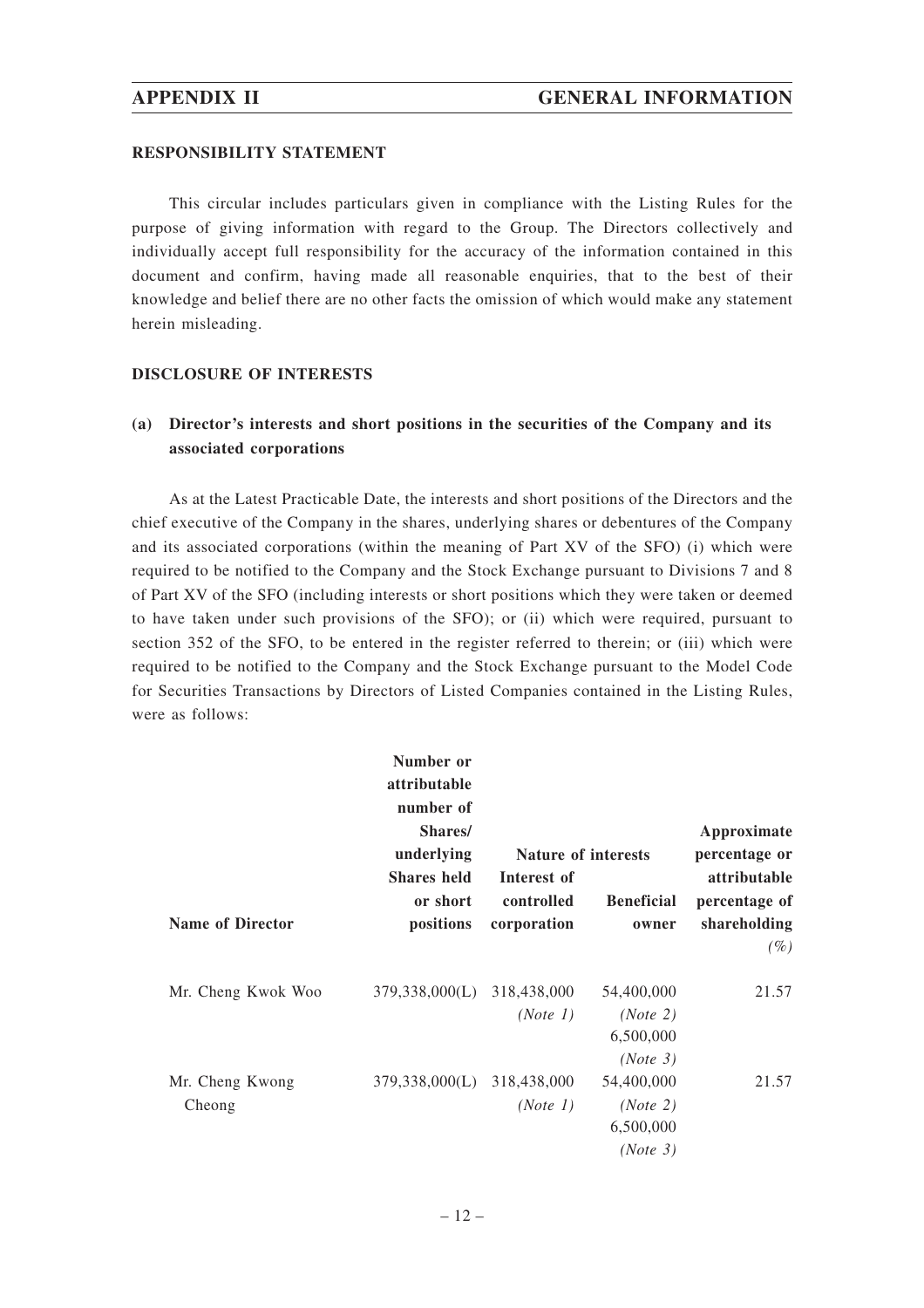|                                      | Number or<br>attributable<br>number of<br>Shares/ |                                                         |                        | Approximate                                    |
|--------------------------------------|---------------------------------------------------|---------------------------------------------------------|------------------------|------------------------------------------------|
|                                      | underlying<br><b>Shares</b> held<br>or short      | <b>Nature of interests</b><br>Interest of<br>controlled | <b>Beneficial</b>      | percentage or<br>attributable<br>percentage of |
| Name of Director                     | positions                                         | corporation                                             | owner                  | shareholding<br>$(\%)$                         |
| Ms. Yeung Sau Han Agnes              | 15,000,000(L)                                     |                                                         | 15,000,000<br>(Note 3) | 0.85                                           |
| Ms. Chan Shui Sheung Ivy<br>(Note 4) | 15,000,000(L)                                     |                                                         | 15,000,000<br>(Note 3) | 0.85                                           |

#### *L: Long Position*

*Notes:*

- 1. These Shares are held by PME Investments (BVI) Co., Ltd. ("PME Investments"), a company incorporated in the British Virgin Islands. The entire issued share capital of PME Investments is beneficially owned as to one-third by each of Mr. Cheng Kwok Woo, Mr. Cheng Kwong Cheong and Ms. Cheng Wai Ying.
- 2. Each of Mr. Cheng Kwok Woo and Mr. Cheng Kwong Cheong personally holds 54,400,000 Shares.
- 3. These represent the Shares to be allotted and issued upon the exercise of the share options granted to Mr. Cheng Kwok Woo, Mr. Cheng Kwong Cheong, Ms. Yeung Sau Han Agnes and Ms Chan Shui Sheung Ivy under the share option scheme of the Company, respectively.
- 4. Ms. Chan Shui Sheung Ivy is interested in 1,800,000 shares of China Bio-Med, an associated corporation of the Company.

Save as disclosed above, as at the Latest Practicable Date, none of the Directors nor the chief executive of the Company had or was deemed to have any interests or short positions in the shares, underlying shares or debentures of the Company and its associated corporations (within the meaning of Part XV of the SFO) (i) which were required to be notified to the Company and the Stock Exchange pursuant to Divisions 7 and 8 of Part XV of the SFO (including interests or short positions which they were taken or deemed to have under such provisions of the SFO); or (ii) which were required, pursuant to section 352 of the SFO, to be entered in the register referred to therein; or (iii) which were required to be notified to the Company and the Stock Exchange pursuant to the Model Code for Securities Transactions by Directors of Listed Companies contained in the Listing Rules.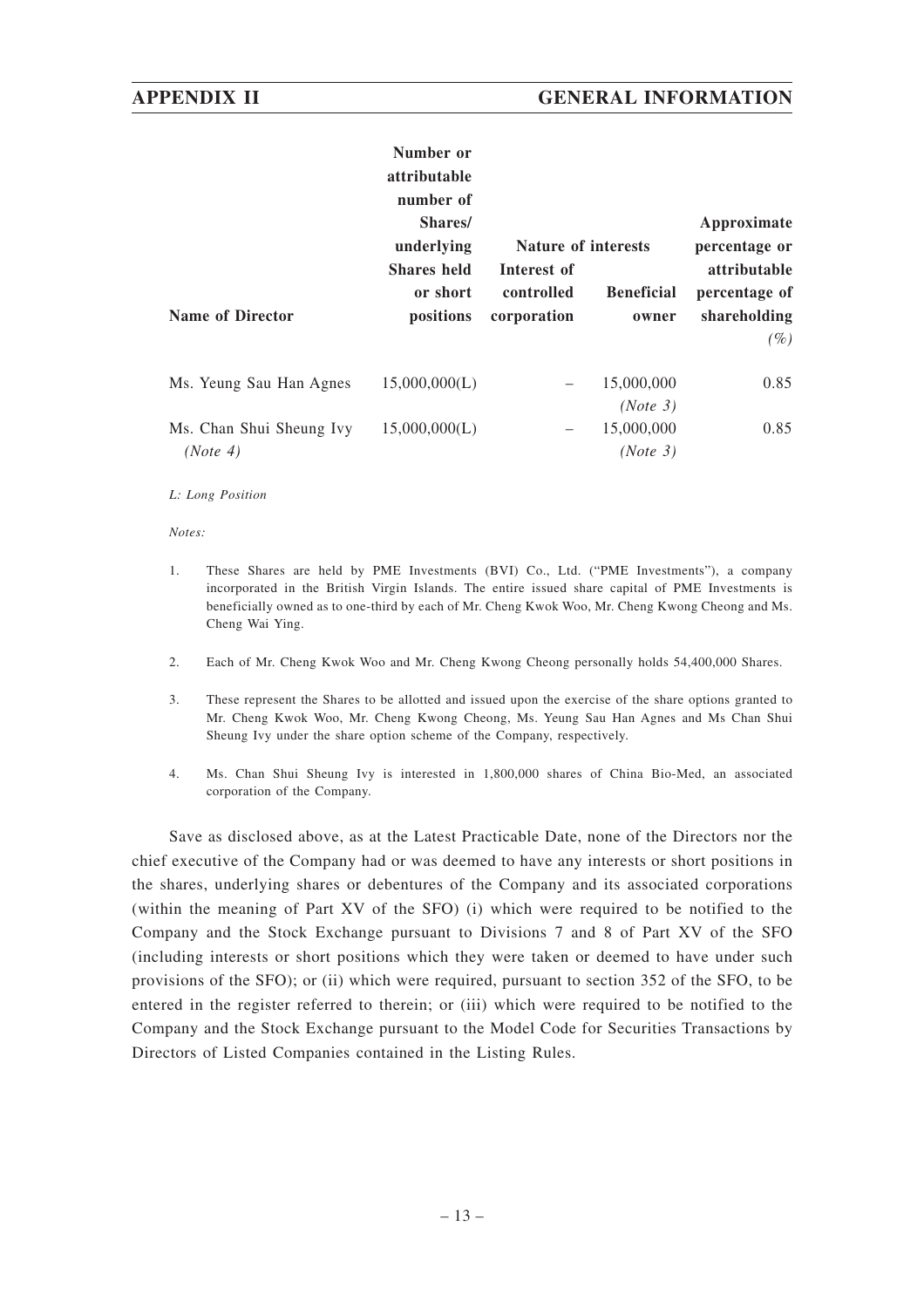### **(b) Persons who have an interest or short position which is discloseable under Divisions 2 and 3 of Part XV of the SFO and substantial Shareholders**

So far as is known to the Directors and the chief executive of the Company, as at the Latest Practicable Date, the following persons (not being Directors or chief executive of the Company) had, or were deemed to have, interests or short positions in the Shares or underlying Shares which would fall to be disclosed to the Company and the Stock Exchange under the provisions of Divisions 2 and 3 of Part XV of the SFO:

|                        | Number or         |                           |               |
|------------------------|-------------------|---------------------------|---------------|
|                        | attributable      |                           | Approximate   |
|                        | number of         |                           | percentage or |
|                        | Shares/underlying |                           | attributable  |
|                        | Shares held or    | Nature of                 | percentage of |
| Name of Shareholder    | short positions   | interests                 | shareholding  |
|                        |                   |                           | $(\%)$        |
| <b>PME</b> Investments | 318,438,000 (L)   | Beneficial owner          | 18.11         |
|                        | (Note 1)          |                           |               |
| Ms. Cheng Wai Ying     | 318,438,000 (L)   | Interest of               | 20.23         |
|                        | (Note 1)          | controlled<br>corporation |               |
|                        | 34,400,000 (L)    | Beneficial owner          |               |
|                        | (Note 2)          |                           |               |
|                        | $3,000,000$ (L)   | Beneficial owner          |               |
|                        | (Note 3)          |                           |               |
| Ms. Tsang Sui Tuen     | 379,338,000 (L)   | Interest of spouse        | 21.57         |
|                        | (Note 4)          |                           |               |
| Ms. Wan Kam Ping       | 379,338,000 (L)   | Interest of spouse        | 21.57         |
|                        | (Note 5)          |                           |               |
| Mr. Cheng Yau Kuen     | 355,838,000 (L)   | Interest of spouse        | 20.23         |
|                        | (Note 6)          |                           |               |

#### *L: Long Position*

#### *Notes:*

- 1. PME Investments is an investment holding company incorporated in the British Virgin Islands and its entire issued share capital is beneficially owned as to one-third by each of Mr. Cheng Kwok Woo, Mr. Cheng Kwong Cheong and Ms. Cheng Wai Ying.
- 2. Ms. Cheng Wai Ying personally holds 34,400,000 Shares.
- 3. This represents the Shares to be allotted and issued upon the exercise of the share options granted to Ms. Cheng Wai Ying under the share option scheme of the Company.
- 4. Ms. Tsang Sui Tuen is the spouse of Mr. Cheng Kwok Woo and is accordingly deemed to have interests in the Shares and the underlying Shares that Mr. Cheng Kwok Woo has interests in.
- 5. Ms. Wan Kam Ping is the spouse of Mr. Cheng Kwong Cheong and is accordingly deemed to have interests in the Shares and the underlying Shares that Mr. Cheng Kwong Cheong has interests in.
- 6. Mr. Cheng Yau Kuen is the spouse of Ms. Cheng Wai Ying and is accordingly deemed to have interests in the Shares and the underlying Shares that Ms. Cheng Wai Ying has interests in.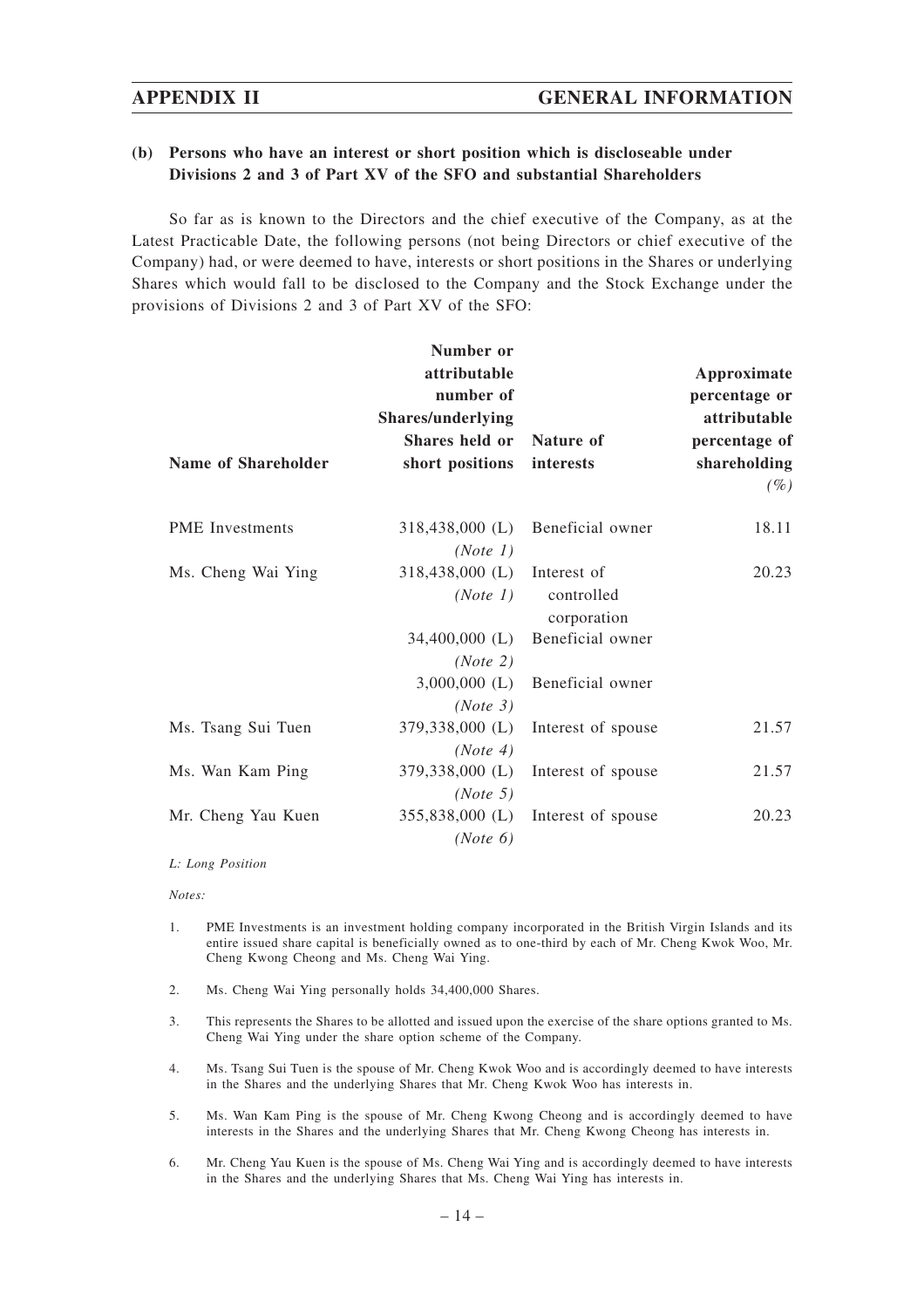## **(c) Persons who are interested in 10% or more of the nominal value of any class of share capital carrying rights to vote in all circumstances at general meetings of any other member of the Group:**

So far as is known to the Directors and the chief executive of the Company, as at the Latest Practicable Date, the following persons (not being Directors or chief executive of the Company) were directly or indirectly interested in 10% or more of the nominal value of any class of share capital carrying rights to vote in all circumstances at general meetings of any member of the Group:

| Name of member of the Group                        | Name of shareholder                                             | Approximate<br>percentage |
|----------------------------------------------------|-----------------------------------------------------------------|---------------------------|
| <b>Host Luck Limited</b>                           | Lau Kwan Ying, Dora                                             | $10\%$                    |
| Shanghai PME-XINHUA Polishing<br>Materials Systems | 上海新華化工廠<br>(Shanghai Xin Hua<br>Chemical Factory <sup>#</sup> ) | $40\%$                    |

# The English translation of the Chinese name is included for information purpose only, and should not be regarded as official English translation of such Chinese name.

(d) Save as disclosed above, as at the Latest Practicable Date:

- (i) the Directors and the chief executive of the Company were not aware of any other person (other than the Directors and the chief executive of the Company) who had, or was deemed to have, interests or short positions in the Shares or underlying Shares, which would fall to be disclosed to the Company and the Stock Exchange under the provisions of Divisions 2 and 3 of Part XV of the SFO, or who was directly or indirectly interested in 10% or more of the nominal value of any class of share capital carrying rights to vote in all circumstances at general meetings of any member of the Group.
- (ii) none of the Directors was a director or employee of a company which had, or was deemed to have, an interest or short position in the Shares or underlying Shares which would fall to be disclosed to the Company and the Stock Exchange under the provisions of Divisions 2 and 3 of Part XV of the SFO.
- (e) Mr. Tin Ka Pak and Ms. Yeung Sau Han Agnes, being the executive directors of the Company, are also the executive directors of China Bio-Med.

### **DIRECTORS' INTERESTS IN CONTRACTS**

Each of Mr. Cheng Kwok Woo and Mr. Cheng Kwong Cheong has entered into a service agreement with the Company for an initial term of three years commencing from 1 October 2002, and will continue thereafter until terminated by not less than three month's notice in writing served by either party on the other.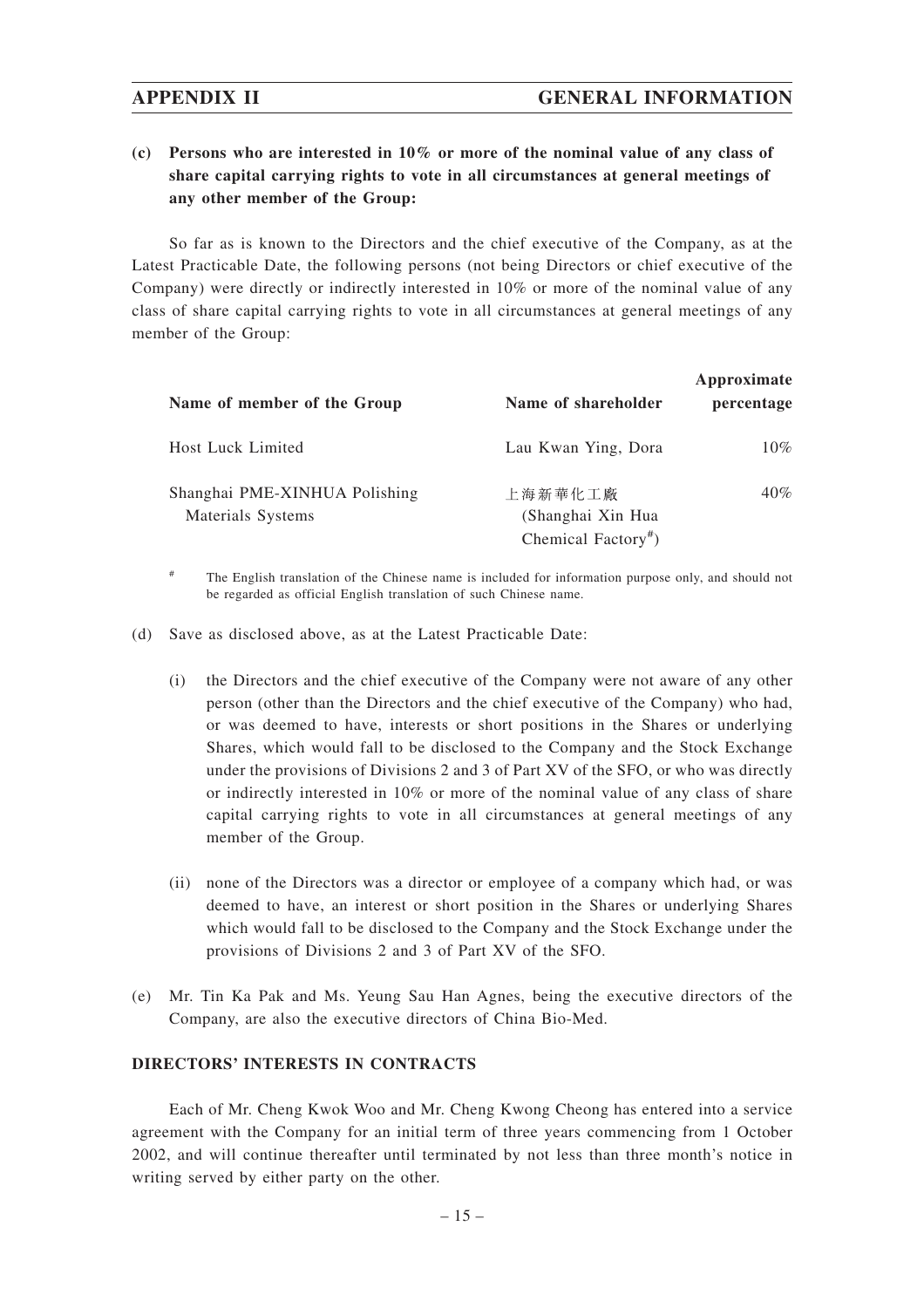## **APPENDIX II GENERAL INFORMATION**

Save as disclosed above, as at the Latest Practicable Date, no Directors had any existing or proposed service contract with any member of the Group (excluding contracts expiring or determinable by the employer within one year without payment of compensation (other than statutory compensation)).

As at the Latest Practicable Date, none of the Directors had any direct or indirect interest in any assets which had been, since 31 December 2008, being the date to which the latest published audited accounts of the Company were made up, acquired or disposed of by, or leased to the Company or any member of the Group, or were proposed to be acquired or disposed of by, or leased to, any member of the Group.

#### **LITIGATION**

As at the Latest Practicable Date, no member of the Group was engaged in any litigation or arbitration of material importance and no litigation, arbitration or claim of material importance was known to the Directors to be pending or threatened against any member of the Group.

#### **COMPETING INTERESTS**

As at the Latest Practicable Date, none of the Directors nor their respective associates had any business which competes or is likely to compete, either directly or indirectly, with the business of the Group.

#### **MATERIAL CONTRACTS**

As at the Latest Practicable Date, the following contracts have been entered into by members of the Group within the two years preceding the issue of this circular and are or may be material:

- (i) the placing agreement dated 2 April 2007 entered into between the Company and Get Nice Investment Limited as placing agent for the placing of 191,600,000 Shares at a price of HK\$0.172 per Share;
- (ii) the placing agreement dated 12 April 2007 entered into between the Company and Kingston Securities Limited as placing agent for the placing of a total number of 220,000,000 unlisted warrants at the initial subscription price of HK\$0.25 per subscription Share;
- (iii) the sale and purchase agreement dated 25 June 2007 entered into between Gainyear Worldwide Limited, a wholly owned subsidiary of the Company, and Well Support Limited for the acquisition of 52,415,466 shares of Proactive Technology Holdings Limited (Stock Code: 8089) at a consideration of HK\$928,802,057.70. The sale and purchase agreement was terminated on 30 June 2008;
- (iv) the placing agreement dated 5 July 2007 entered into between the Company and CCB International Capital Limited as placing agent for the placing of 229,000,000 Shares at the placing price of HK\$2.49 per Share;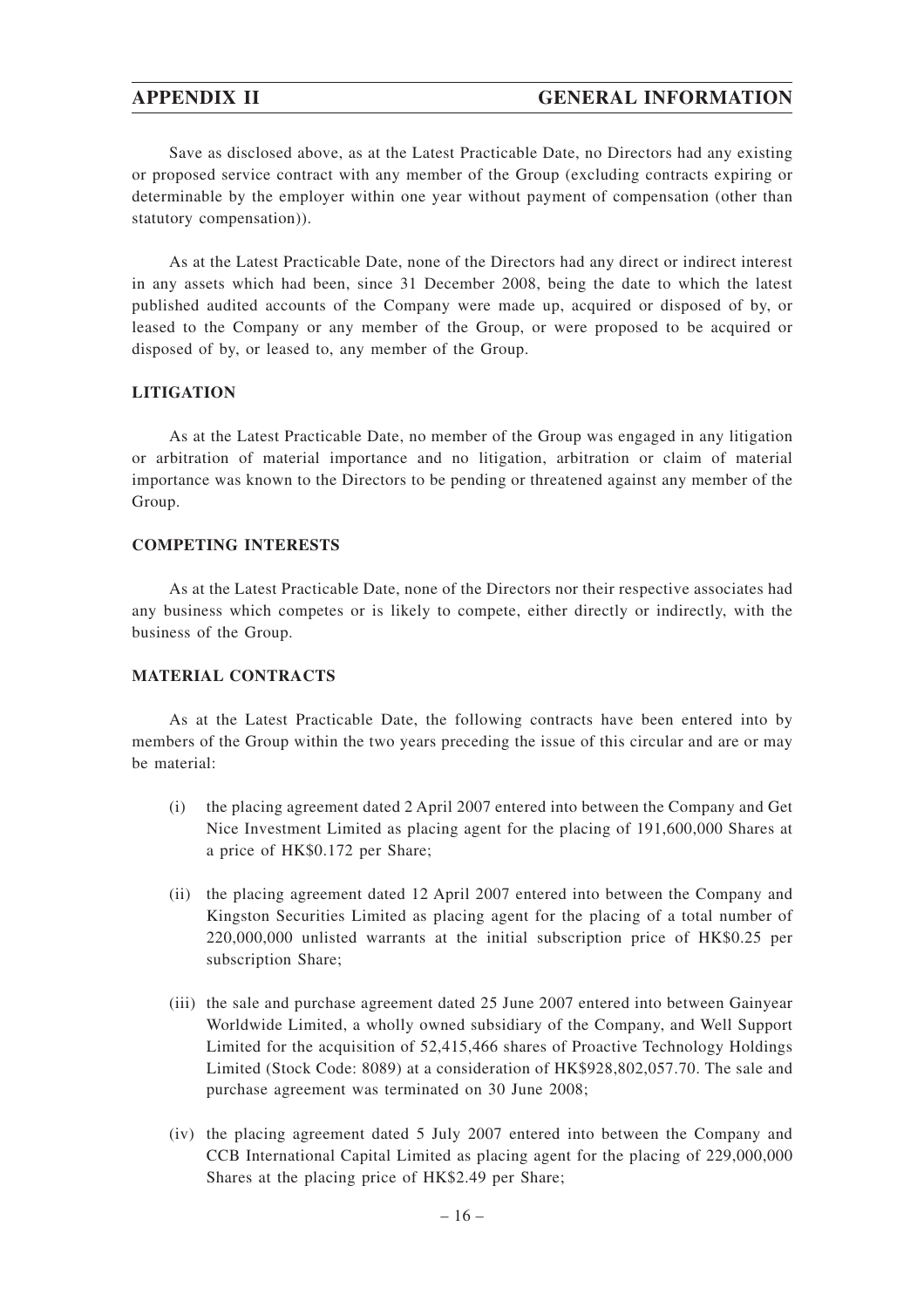- (v) the sale and purchase agreement dated 17 December 2007 entered into between Sunbright Asia Limited, a wholly owned subsidiary of the Company, and Shellybeach Investments Limited for the acquisition of 71,000,000 shares of China Railway Logistics Limited (Stock Code: 8089) at a consideration of HK\$284,000,000;
- (vi) the heads of agreement dated 30 January 2008 entered into between Smart Genius Limited, a wholly owned subsidiary of the Company, and Crown Sunny Limited for the possible acquisition of 51% equity interest in Giant Billion Limited with a total deposit of HK\$80,000,000;
- (vii) the subscription agreement dated 11 February 2008 entered into between Richcom Group Limited, a wholly owned subsidiary of the Company, and Betterment Enterprises Limited ("BEL") for the subscription of convertible bonds of BEL at the principal amount of HK\$64,000,000 (which represents 99.49% of the enlarged share capital of BEL after conversion) at a consideration of HK\$64,045,337;
- (viii)the placing agreement dated 8 April 2008 entered into between the Company and Hong Tong Hai Securities Limited as placing agent for the placing of 319,000,000 non-listed warrants of the Company at the warrant issue price of HK\$0.01 per warrant. The warrants entitle the placees to subscribe for a maximum of 319,000,000 new Shares at an initial warrant exercise price of HK\$0.50 per Share. The placing agreement was expired on 30 September 2008 and the warrant placing was not completed;
- (ix) the sale and purchase agreement dated 21 May 2008 entered into between One Express Group Limited, a wholly owned subsidiary of the Company, and Mangreat Assets Corporation, Williamsburg Invest Limited and Homelink Venture Corporation (altogether as vendor) for the acquisition of 515,200,000 shares of BM Intelligence International Limited (Stock Code: 8158) at a consideration of 99,948,800;
- (x) the placing agreement dated 20 October 2008 entered into between the Company and Hong Tong Hai Securities Limited as placing agent for the placing of 160,000,000 new Shares at a placing price of HK\$0.10 per Share;
- (xi) the placing agreement dated 18 February 2009 entered into between Top Good Holdings Limited, a wholly owned subsidiary of the Company, and Kingston Securities Limited as placing agent for the subscription of convertible bonds of China Fortune Group Limited ("China Fortune") (Stock Code: 290) at the principal amount of HK\$11,500,000 at a consideration of HK\$11,500,000;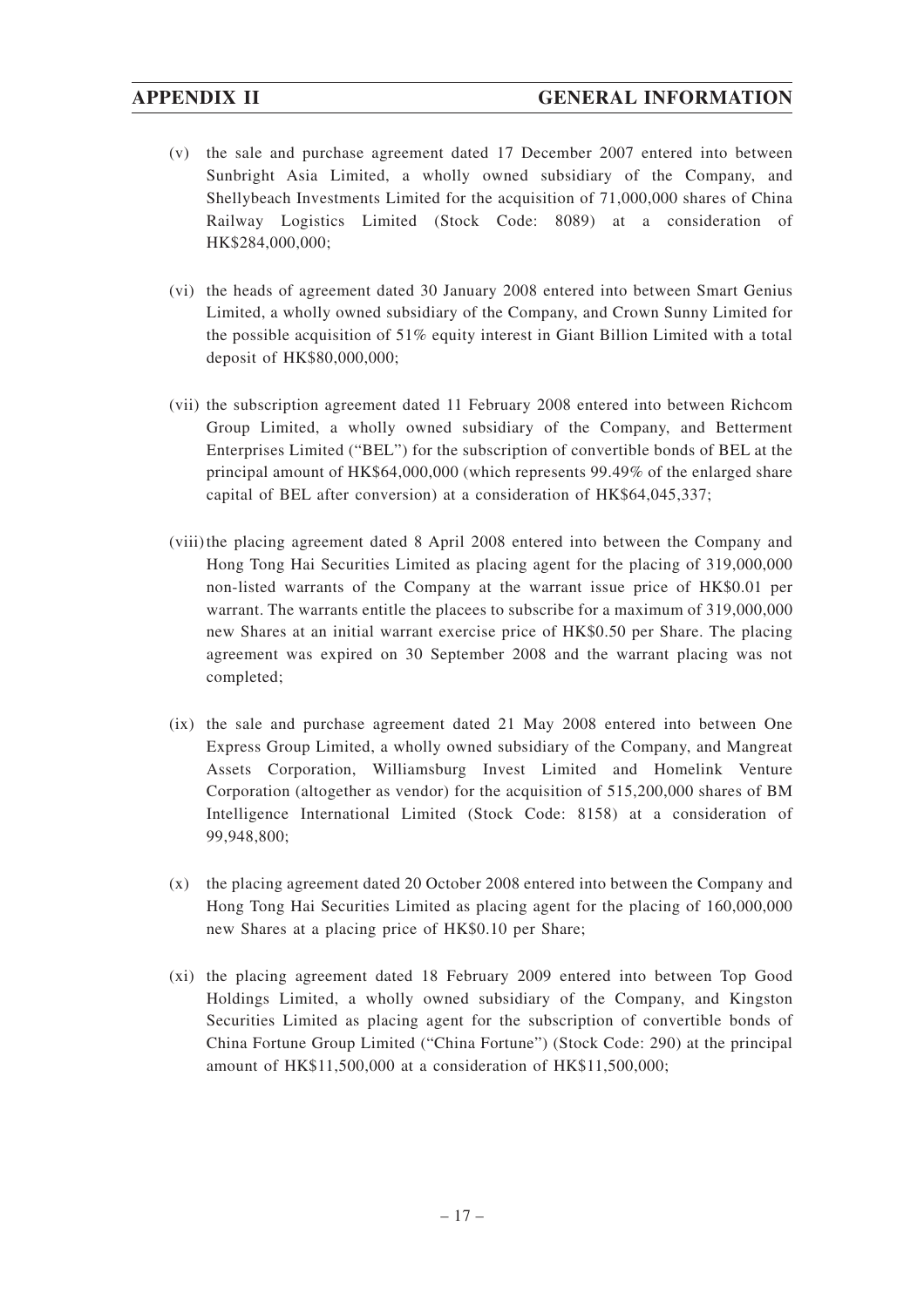- (xii) the Agreement; and
- (xiii)the subscription agreement dated 6 May 2009 entered into between Top Good Holdings Limited, a wholly owned subsidiary of the Company, and China Fortune for the subscription of convertible bonds of China Fortune in the principal amount of HK\$32,000,000 at a total subscription price of HK\$32,000,000.

#### **MISCELLANEOUS**

- (a) The registered office of the Company is located at Cricket Square, Hutchins Drive, P.O. Box 2681, Grand Cayman KY1-1111, Cayman Islands.
- (b) The head office and principal place of business of the Company is located at 5th Floor, Unison Industrial Centre, Nos. 27-31 Au Pui Wan Street, Fo Tan, Shatin, Hong Kong.
- (c) Tricor Secretaries Limited, the transfer office of the Company in Hong Kong, is located at 26th Floor, Tesbury Centre, 28 Queen's Road East, Wanchai, Hong Kong.
- (d) The company secretary of the Company is Mr. Li Chak Hung, *CPA, FCCA*.
- (e) In the event of any inconsistency, the English language text of this circular shall prevail over the Chinese language text.

### **DOCUMENTS AVAILABLE FOR INSPECTION**

Copies of the following documents will be available for inspection during normal business hours (except Saturdays and public holidays) at 5th Floor, Unison Industrial Centre, Nos. 27-31 Au Pui Wan Street, Fo Tan, Shatin, Hong Kong from the date of this circular up to and including 3 June 2009 and at the EGM:

- (a) the memorandum and articles of association of the Company;
- (b) the material contracts referred to in the paragraph headed "Material Contracts" in this Appendix;
- (c) the annual reports of the Company for each of the two financial years ended 31 December 2007 and 2008.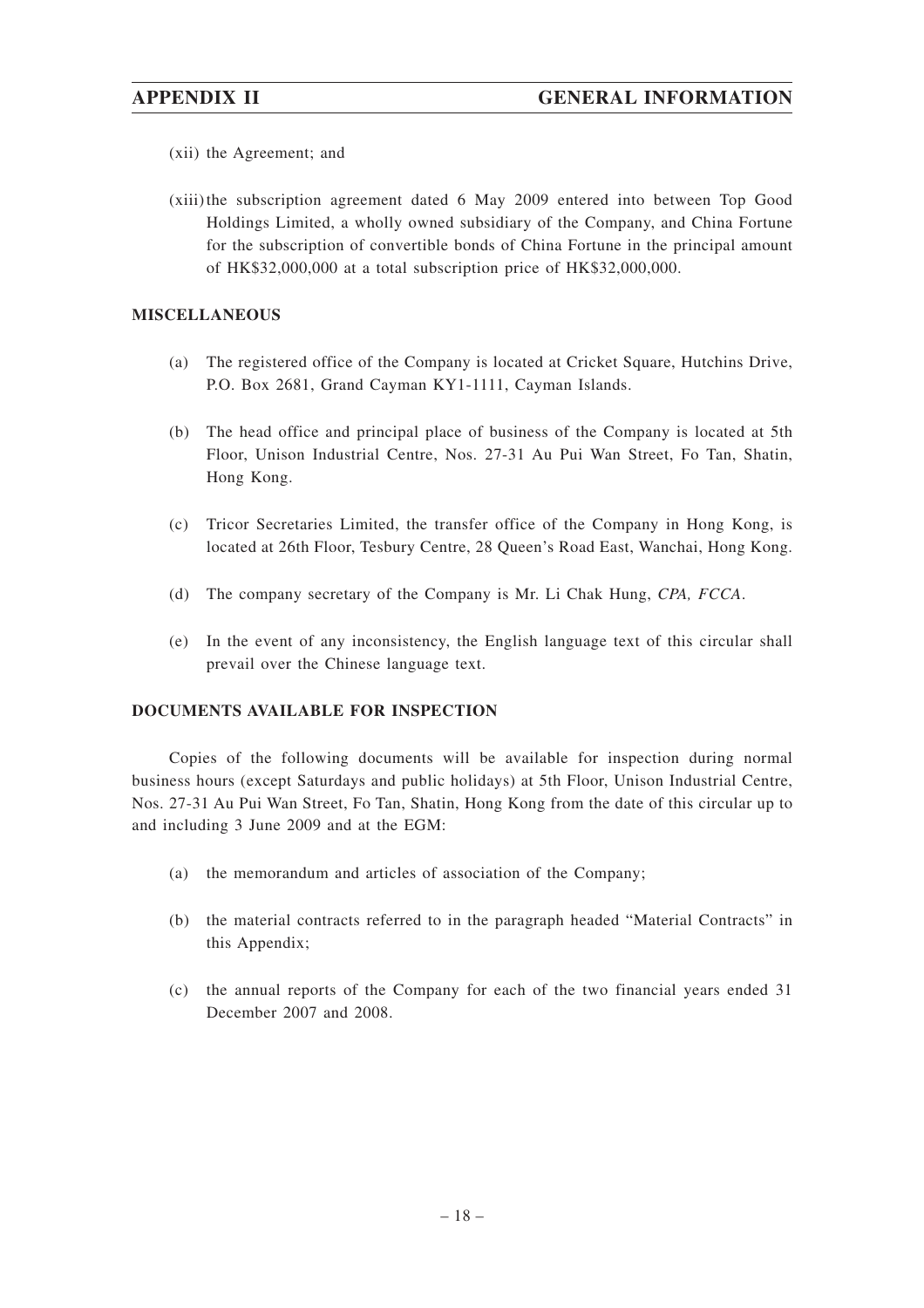# **PME GROUP LIMITED** 必美宜集團有眼公司\*

(incorporated in the Cayman Islands with limited liability) (Stock Code: 379)

## **NOTICE OF EXTRAORDINARY GENERAL MEETING**

**NOTICE IS HEREBY GIVEN** that an extraordinary general meeting ("EGM") of PME Group Limited (the "Company") will be held at 5th Floor, Unison Industrial Centre, Nos. 27-31 Au Pui Wan Street, Fo Tan, Shatin, Hong Kong on Wednesday, 3 June 2009 at 10:00 a.m. for the purpose of considering and, if thought fit, passing the following resolution as ordinary resolution:

### **ORDINARY RESOLUTION**

"**THAT** the agreement (the "Agreement") dated 12 March 2009 entered into between One Express Group Limited (the "Vendor"), a wholly owned subsidiary of the Company as vendor, and Vital-Gain Global Limited (the "Purchaser") as purchaser, pursuant to which the Vendor has agreed to sell, and the Purchaser has agreed to acquire 500,000,000 shares of China Bio-Med Regeneration Technology Limited and the transactions contemplated thereunder be and are hereby approved, ratified and confirmed and that the directors of the Company be and are hereby authorized to implement all the transactions referred to in the Agreement and to do all such acts and things and execute all such documents in its absolute discretion as it deems fit or appropriate to give effect to the Agreement and the arrangements contemplated thereunder."

> By Order of the Board **PME Group Limited Cheng Kwok Woo** *Chairman*

Hong Kong, 18 May 2009

*Registered office:* Cricket Square Hutchins Drive P.O. Box 2681 Grand Cayman KY1-1111 Cayman Islands

*Head office and principal place of business:* 5th Floor, Unison Industrial Centre Nos. 27-31 Au Pui Wan Street Fo Tan, Shatin Hong Kong

*\* For identification purpose only*